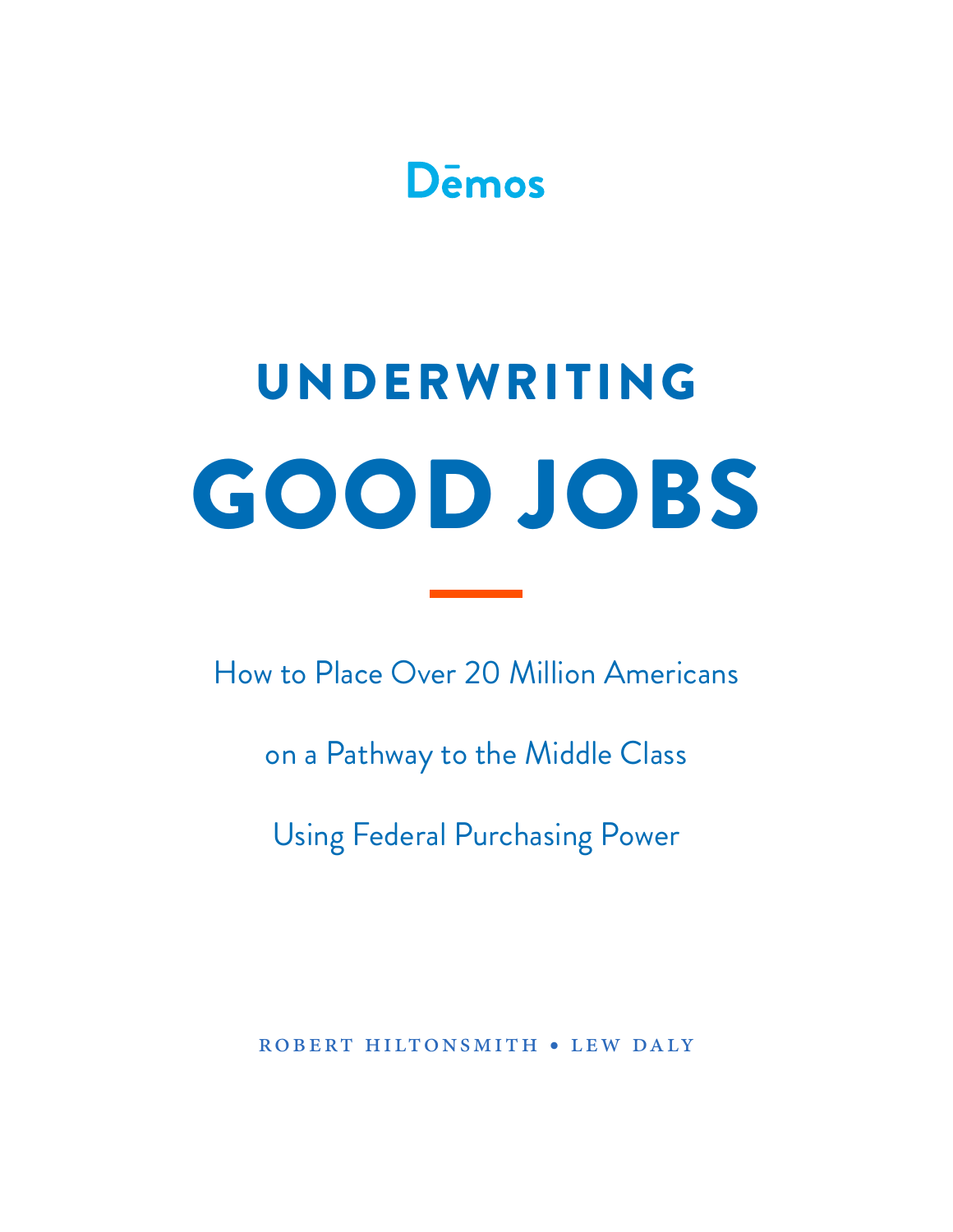**Lew Daly***, Director of Policy and Research* **Robert Hiltonsmith***, Policy Analyst*

Dēmos is a public policy organization working for an America where we all have an equal say in our democracy and an equal chance in our economy.

# **demos.org**

220 fifth avenue, 2nd fl. new york, new york 10001 212.633.1405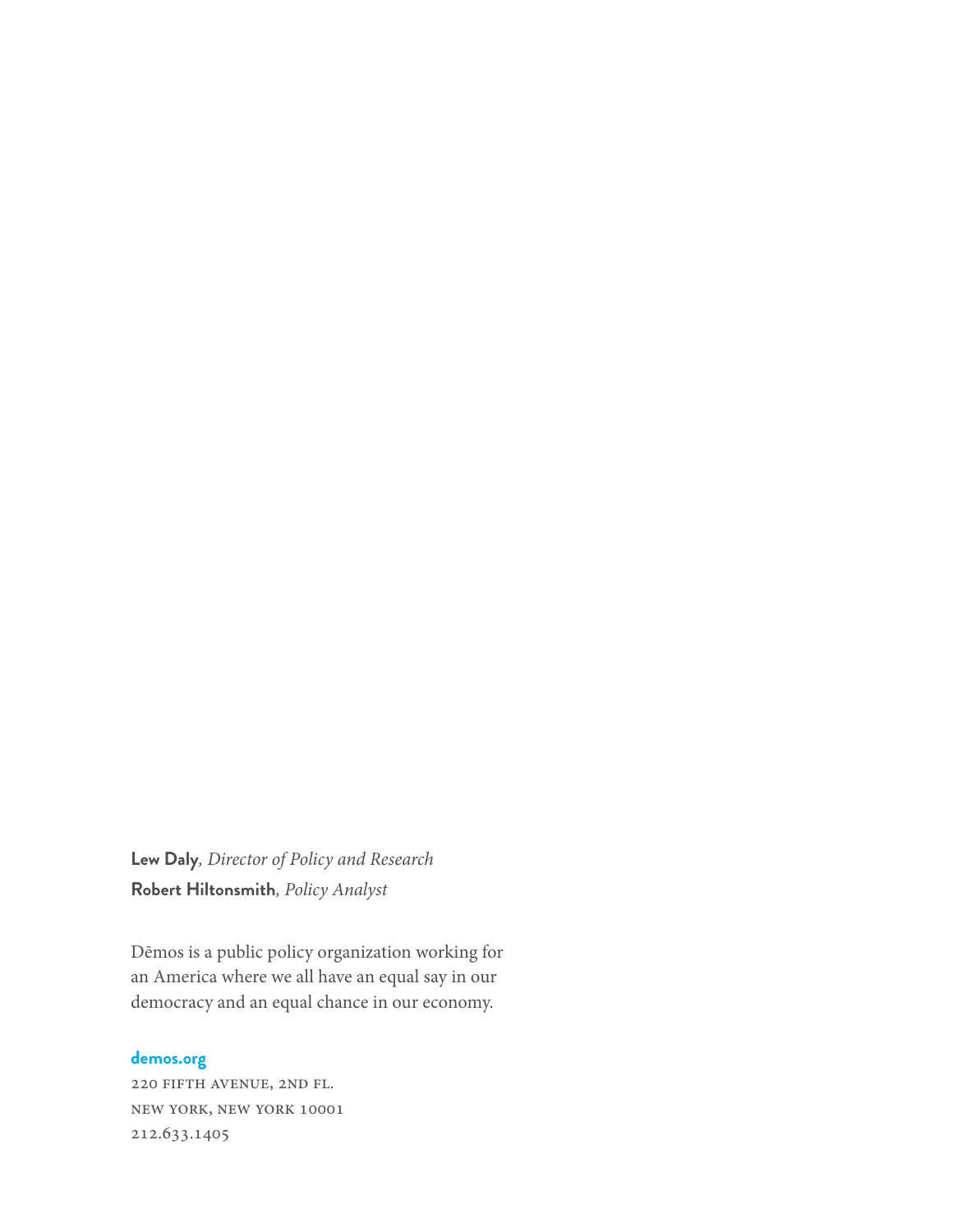# TABLE OF CONTENTS

- **1. [Executive Summary](#page-3-0)**
- **5. [Introduction](#page-7-0)**
- **10. [Why America Needs a Good Jobs Policy](#page-12-0) [for Our Federal Footprint](#page-12-0)**
- **[13. The Scope and Impact of a Federal Purchasing](#page-15-0) [Good Jobs Policy](#page-15-0)**
- **[25. Federal Contracting Labor Norms:](#page-27-0) [A Proven Pathway for Change](#page-27-0)**
- **[28. The Groundswell for Policy Action](#page-30-0)**
- **30[. Key Elements of a Good Jobs Policy](#page-32-0) [for our Federal Purchasing Footprint](#page-32-0)**
- **[32. Conclusion](#page-34-0)**
- **[33. Appendix: Methodology](#page-35-0)**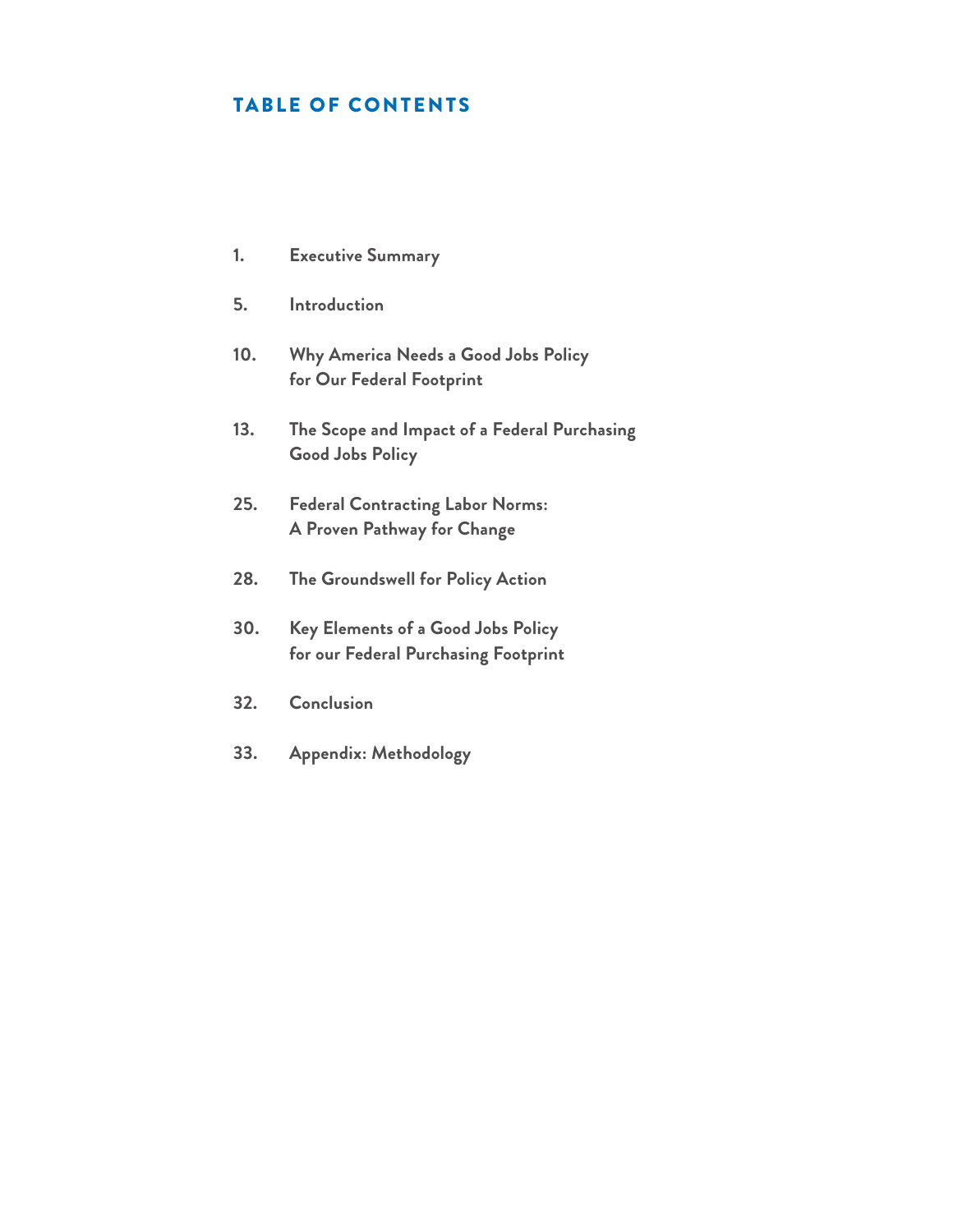# <span id="page-3-0"></span>EXECUTIVE SUMMARY

*This report presents new research on the scope of federally-supported employment in the private economy and shows how, using our over \$1.3 trillion dollars in federal purchasing, the President of the United States can place over twenty million Americans on a pathway to the middle class.*

The United States was the world's first predominantly middle-class country, but today we are falling behind. Tens millions of Americans are facing a crisis of living stand due to low wages and benefits that are not suffici he United States was the world's first predominantly middle-class country, but today we are falling behind. Tens of millions of Americans are facing a crisis of living standards due to low wages and benefits that are not sufficient to middle class. Our middle class is shrinking today, as decently paid, union manufacturing jobs are replaced by low-wage, non-union jobs in the service sector, along with other trends such as outsourcing, automation, and educational inequalities. In the meantime, 95 percent of national income gains in the three years following the Great Recession were captured by the top 1 percent of households, reflecting an economy that is utterly broken by measures of need, opportunity, and fairness alike. In the face of this crisis, our federal government has a responsibility to help America's working families, but, in reality, our federal dollars are helping to subsidize the expanding low-wage economy on a massive scale.

*Underwriting Good Jobs* **is the third report in a Dēmos series that reveals how our taxpayer-funded federal contracting system contributes to growing income inequality.** In *[Underwriting Bad](http://www.demos.org/publication/underwriting-bad-jobs-how-our-tax-dollars-are-funding-low-wage-work-and-fueling-inequali)  [Jobs](http://www.demos.org/publication/underwriting-bad-jobs-how-our-tax-dollars-are-funding-low-wage-work-and-fueling-inequali)* (2013), we demonstrated that the federal government funds nearly two-million poverty wage jobs that pay less than \$12 per hour. In *[Underwriting Executive Excess](http://www.demos.org/publication/underwriting-executive-excess-0)* (2013) we found that, at the other end of the spectrum, taxpayers are spending as much as \$7.65 billion annually to finance exorbitant executive pay among federal contractors. In this third report, we extend these findings with additional comprehensive data that illuminate the scale on which federal purchasing heavily supports private employers while leaving millions of their workers in low-paying jobs or well-short of a middle class living standard.

Our report quantifies the size of what we call the "federally-supported workforce," and estimates the benefits of raising earnings and other workforce standards for lower-wage workers across the federal footprint: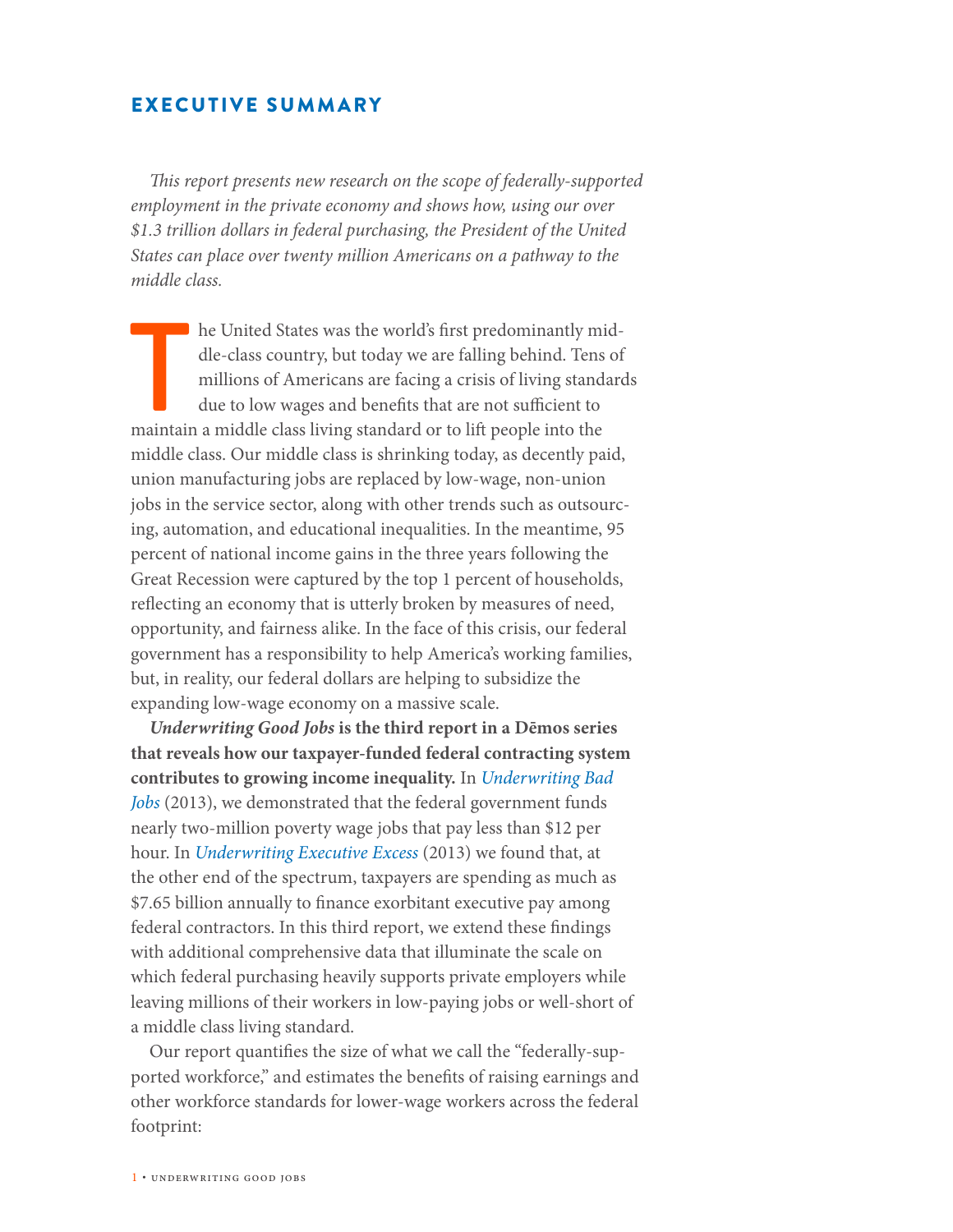- At least 21 million people—8 million workers and their families—rely on low-wage jobs in the federally-supported economy, that is, jobs with firms that receive a significant portion of their revenue from federal funds.
- Over 70% of these workers are women and nearly 45% are people of color—which makes the federal government the largest funder of low-wage employment for working women and people of color.
- With robust action to raise workforce standards in the federal footprint, more than 8 million lower-wage households and twenty million people will see at least a 20 percent increase in their living standards.
- Gains for these workers and their families will pay additional dividends in terms of growth, employment, and fiscal returns—we will see additional GDP growth of about \$31 billion annually along more than 260,000 additional jobs; \$6.8 billion in new tax revenue and nearly \$9 billion in fiscal savings from the SNAP, EITC, and Medicaid programs can be expected annually.
- Higher workforce standards in the federal footprint could also help to raise workforce standards in the broader economy, particularly through competition effects within sectors but also by signaling that raising workforce standards is a national priority.

In our report, we also point to solutions. State and local governments have responded to America's inequality crisis by enacting living wage and responsible contractor policies and by requiring employers receiving public funds to respect the collective bargaining rights of their employees. The main focus of these state and local level initiatives has been to use the power of public spending to leverage change in the private sector. American workers are also starting to push back against the middle-class squeeze. Over the last two years, thousands of poverty-wage workers in hundreds of cities have gone on strike for higher pay. In Washington, DC, federally contracted food and janitorial workers have struck seven times since May 21, 2013, at landmark federal buildings including the Smithsonian Museums and the Pentagon, calling on President Obama to use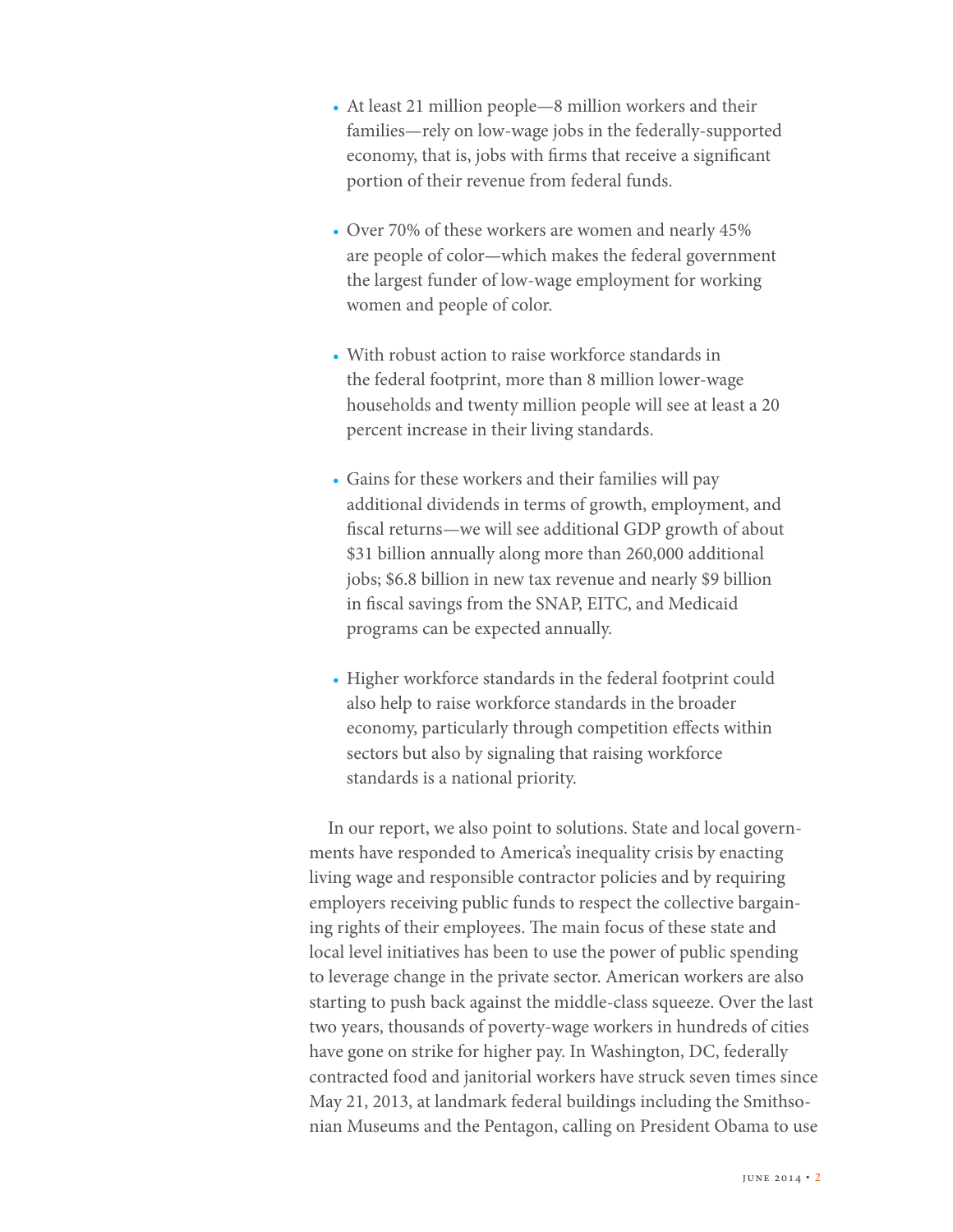his executive powers to provide them with living wages and benefits, as well as support their right to form a union.

Responding to these developments, President Obama has taken initial steps to address taxpayer-funded income inequality by lifting pay for contract workers at the bottom of the pay scale and capping salaries of contract executives at the top**.** The president used his 2014 State of the Union address to call for a "year of action" on inequality, and he subsequently signed an executive order raising the minimum wage for federal contract employees to \$10.10 per hour. In addition, President Obama and Congress collaborated to reduce the pay of contracted CEOs by reducing executive salary reimbursements by nearly 50%. These are important first steps, but, given the scale and severity of our country's inequality crisis, a bolder course of action is needed.

When faced by past crises of this magnitude, our greatest presidents have not hesitated to make full use of their executive powers to take transformative action. Franklin Roosevelt brought millions of workers into the middle class by requiring federal contractors to sit down at the bargaining table with unions in order to end widespread labor unrest. Responding to citizens' moral outrage and mass unrest during the civil rights era, Lyndon Johnson opened the door to economic opportunity for women and minorities by ordering every firm doing business with the federal government to implement affirmative action and nondiscrimination policies. Today we face a similar crisis and need similarly decisive action:

• To put eight million working families and 21 million people on a pathway toward the middle class, the president should issue a Good Jobs Executive Order directing all key spending agencies to incorporate higher workforce standards in awarding and evaluating federal contracts and other forms of federal purchasing. Building on state and local precedents, a Good Jobs Policy for federal purchasing should include the following standards: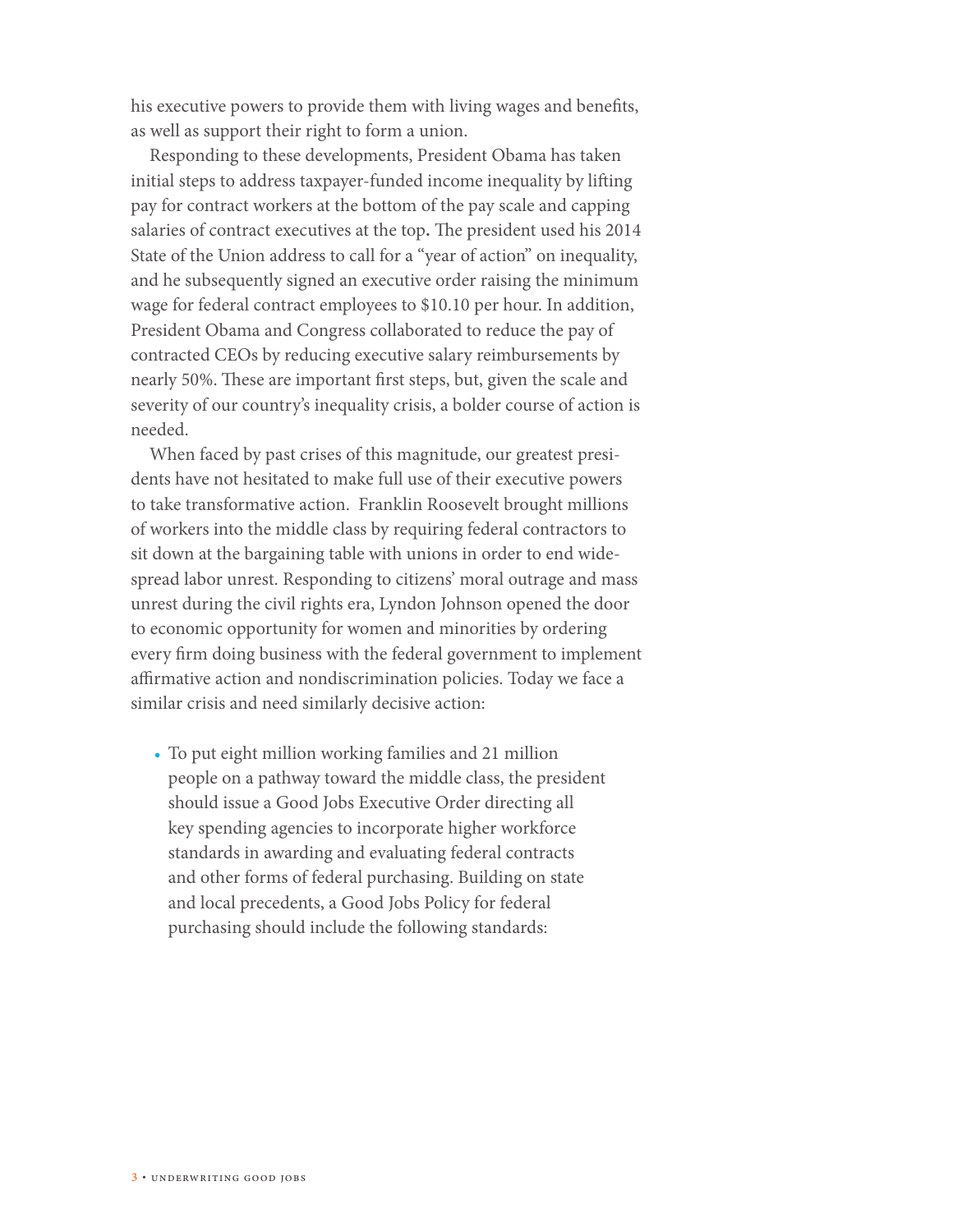# 1.

Respecting employees' right to bargain collectively with their employers, without being forced to take strike action to win better wages and conditions.

# 2.

Offering living wages, decent benefits including health care and paid leave for sickness and caregiving, as well as fair work schedules that are predictable and stable.

# 3.

Demonstrating an exemplary standard of compliance with workplace protection laws, including laws governing wages and hours, health and safety, and other applicable business regulations.

# 4.

Limiting executive compensation to fifty times the median salary paid to the company's workers; in addition, the current cap on federal contract funds applicable for executive salaries should be substantially reduced.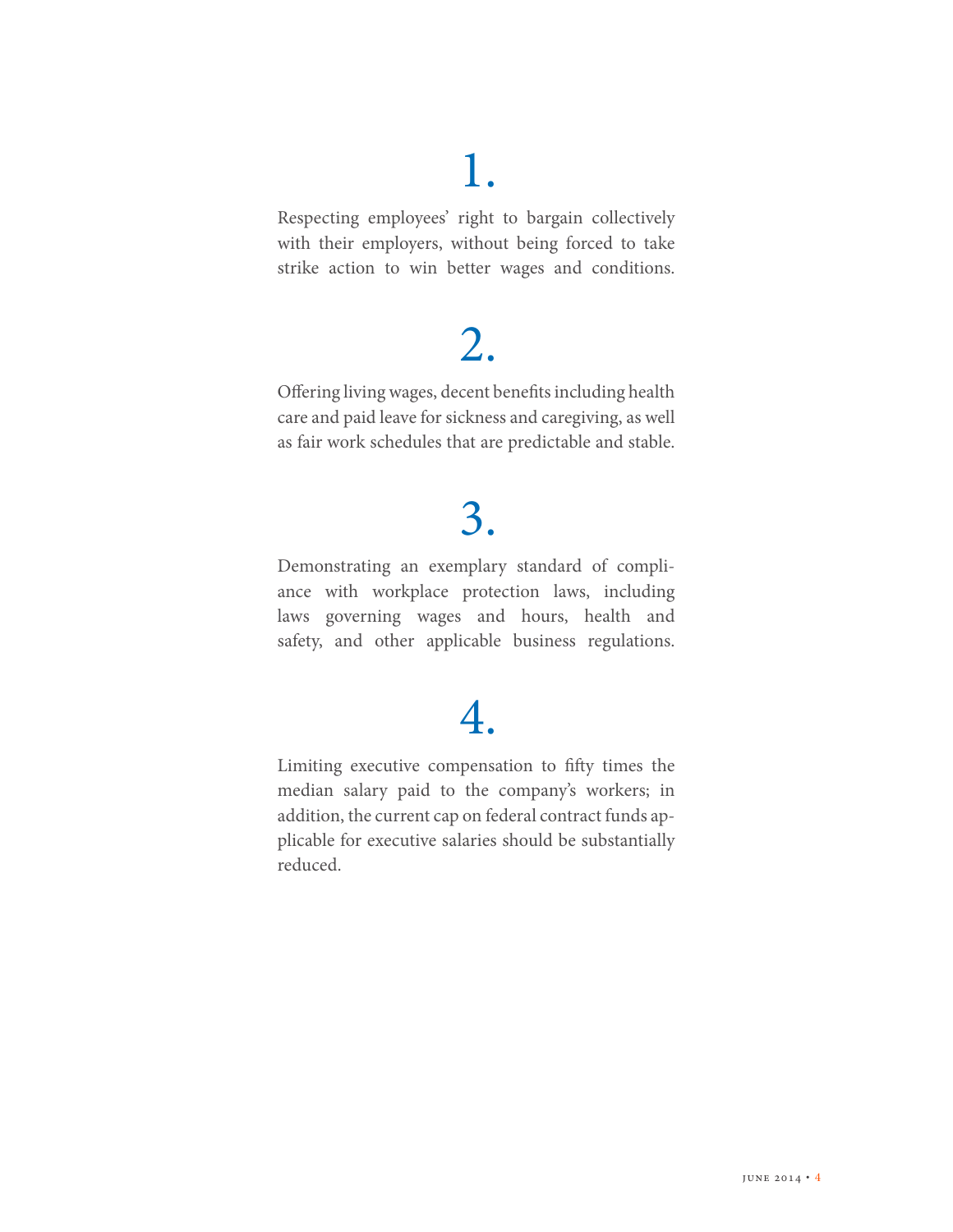# <span id="page-7-0"></span>**INTRODUCTION**

ne of the most important responsibilities of our federal government is to provide goods and services that meet collective needs. While many public goods and services are provided directly by the government, such as food in government is to provide goods and services that meet collective needs. While many public goods and services are provided directly by the government, such as food inspecing arrangements with the private sector in the form of contracts, grants, and concessions. The federal purchasing "footprint" is significant, or very significant, in many parts of the private economy, including manufacturing, health care, transportation and logistics, computer hardware and software, construction, building services, and agriculture. Across the two major categories of government purchasing—contracting for public goods and services and health-care purchasing through Medicare and Medicaid—federal spending totals about \$1.3 trillion, and total revenues of federally-funded employers are about \$2.2 trillion, or roughly 9 percent of gross output in the economy as a whole.

Our country's painfully slow recovery from the Great Recession has brought to light the economic importance of the federal purchasing footprint. According to the Congressional Budget Office, cuts in federal and state purchasing of goods and services, and public employment cuts, have been a major factor in our weak GDP growth in the twelve quarters following the recession.1 Public purchasing has become an important lifeline in our economy, not least as a critical source of revenue for thousands of American businesses. Yet, while business profits and stock valuations in many sectors are now fully recovered from the Great Recession, or even reaching new record highs, middle- and low-income households continue to face profound economic challenges. At the heart of this divide, tens of millions of Americans face a crisis of living standards due to low wages and benefits that are not sufficient to maintain a middle class living standard or to lift people into the middle class. To make matters worse, millions of these workers are employees of federal contractors or of firms that otherwise depend on federal purchasing, which means that our tax dollars, not just "globalization" and other things we cannot fully control, are working against our democratic ideals of upward mobility and achieving a large and diverse middle class.

Much of the current debate about government's role in the economy has focused on monetary and fiscal policy, or the public debt. Yet we have largely overlooked what may be the most effective untapped resource for creating good jobs and growing the middle class—our federal purchasing footprint. The key question is: can we better harness this collective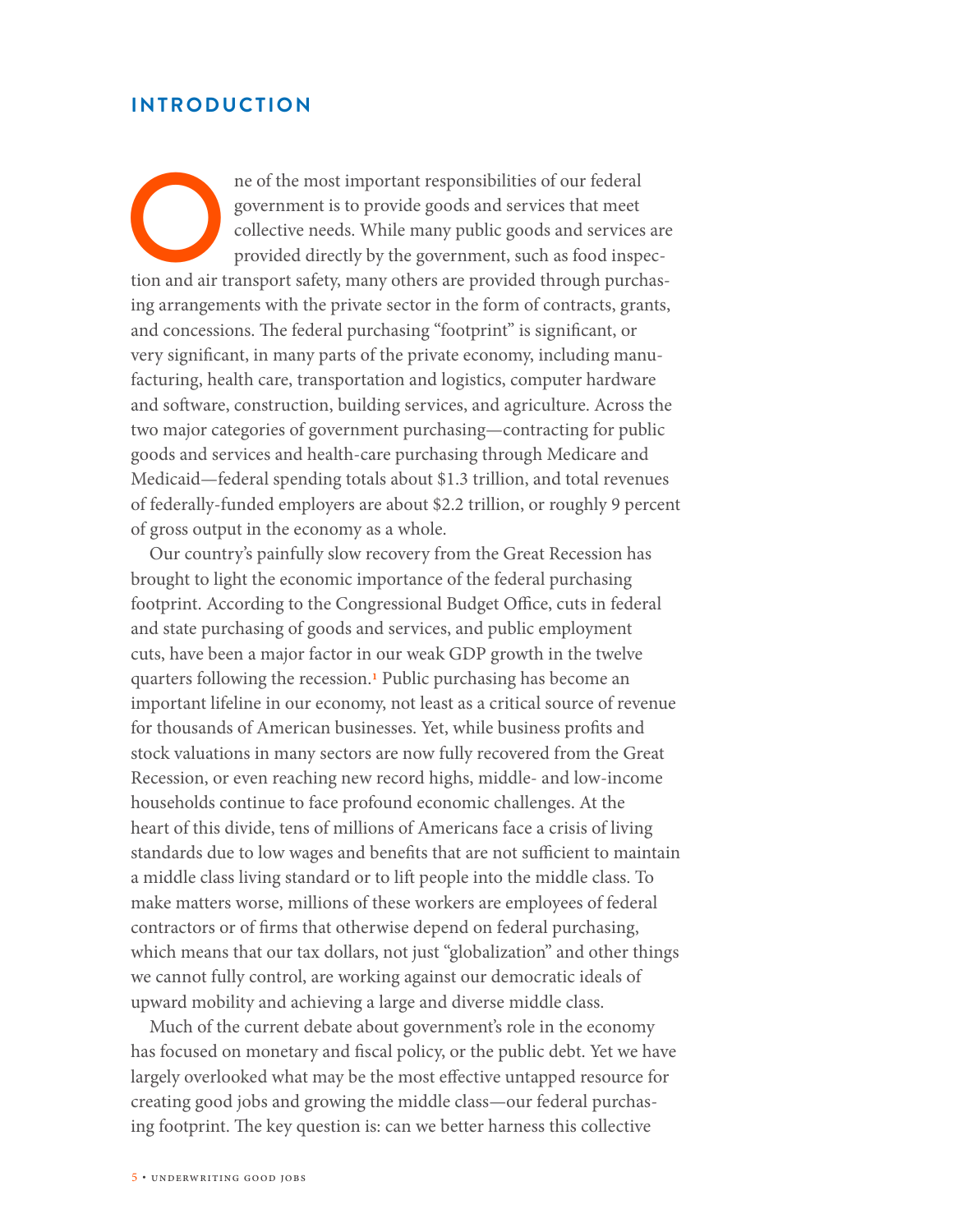purchasing power, not only for better quality goods and services that bring a high return for taxpayers, but also for the benefit of the millions of workers who produce these goods and services and thereby serve our common needs? In fact, both of these public contracting principles have long traditions in federal policy history, but the latter principle, attaching social and labor obligations to the receipt of public funds, has been neglected in recent years.

In previous work on federal contracting standards, Dēmos has exposed the problem of low wages in our federal purchasing footprint, finding that nearly two million workers employed to perform federally-funded work are making below a living wage of \$12 per hour.2

 We have also found that taxpayers are spending as much as \$7.65 billion annually to finance excessive executive pay among federal contractors.3In the following report, we extend these findings with additional comprehensive data that illuminate the need for robust action to raise workforce standards across the federal purchasing footprint. As a core strategy for supporting upward mobility and expanding the middle class, we need a comprehensive Good Jobs Policy for all types of federal purchasing. To achieve this goal, we propose implementation of a federal Good Jobs Policy for contracting and other aspects of the federal purchasing footprint. This would incentivize federally-funded employers to raise labor standards for their entire workforce, not just those directly performing federal work; thus, the impact would be much greater than we've seen with existing federal contracting standards such as prevailing wage laws. The essential elements of the Good Jobs Policy are outlined in the conclusion of this report.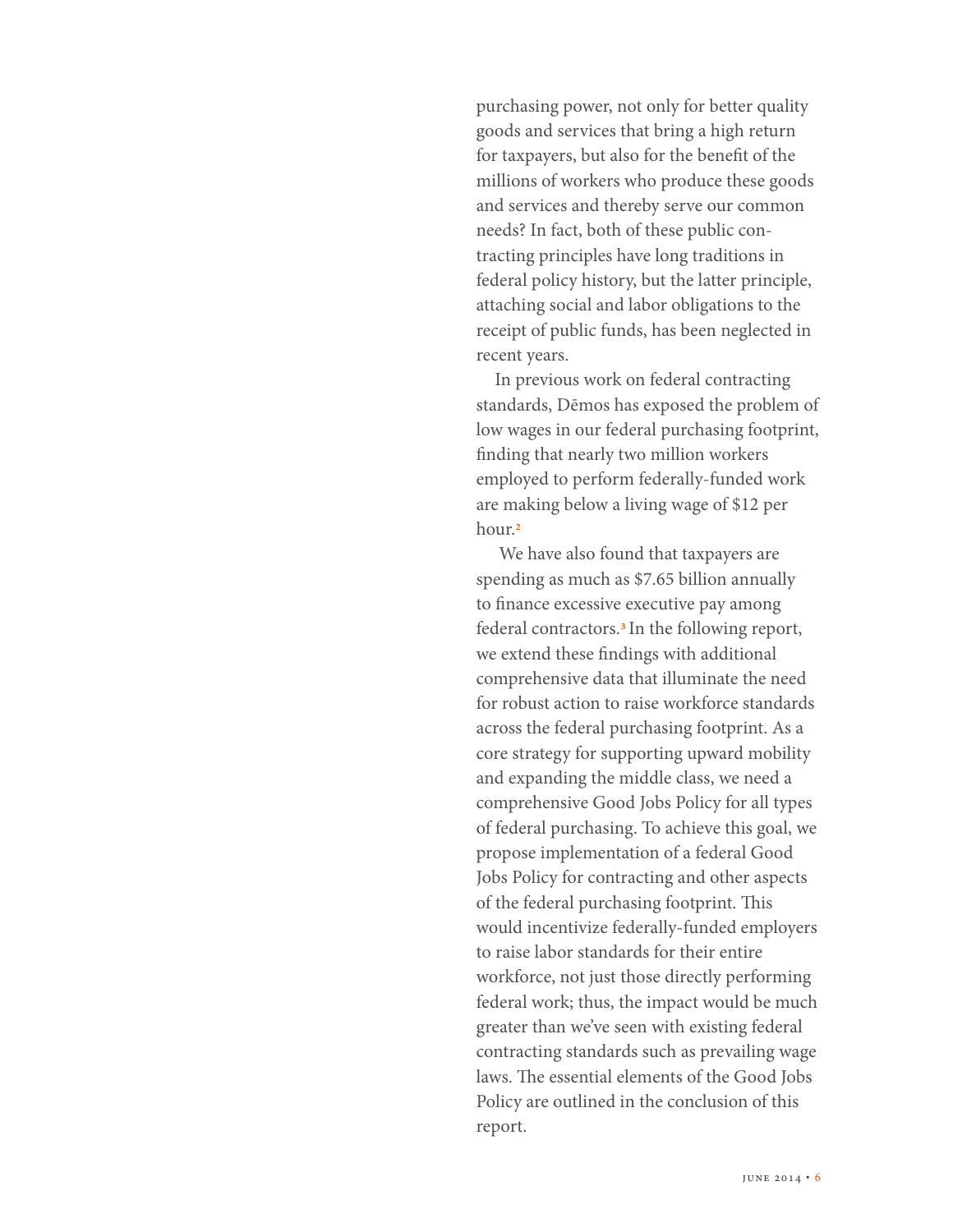#### **Other Parts of the Federal Footprint**

Though we focus on the two largest parts of the federal footprint in this report—federal contracting and Medicare spending—federal spending impacts nearly every industry in the private sector, from construction to agriculture. Below are some examples of federal spending's wider impact and the estimated employment it supports. Due to data limitations, we were unable to estimate the employment supported by this spending using the same methodology as elsewhere in the report. Hence, the employment figures instead represent the number of jobs directly supported by the spending.4

 The federal government supports infrastructure projects by states and localities, including roads, utilities, and bridges, by providing more than \$75 billion in grants, supporting more than 276,000 construction jobs. The National Parks and other federal agencies grant concessions to restaurants, food carts, and other food service establishments to operate on public land; these concessions support an estimated 100,000 jobs. The federal government also spends more than \$17 billion per year on the National School Lunch Program, which subsidizes lunches and other meals for low-income K-12 students. We estimate that this spending directly supports more than 78,000 jobs in food service and agriculture. The Small Business Administration (SBA) also subsidizes private sector jobs by guaranteeing more than \$30 billion in loans to small businesses, which supports an estimated 610,000 jobs at small businesses around the country.



#### **Figure A.** Other Parts of the Federal Footprint, Selected Sources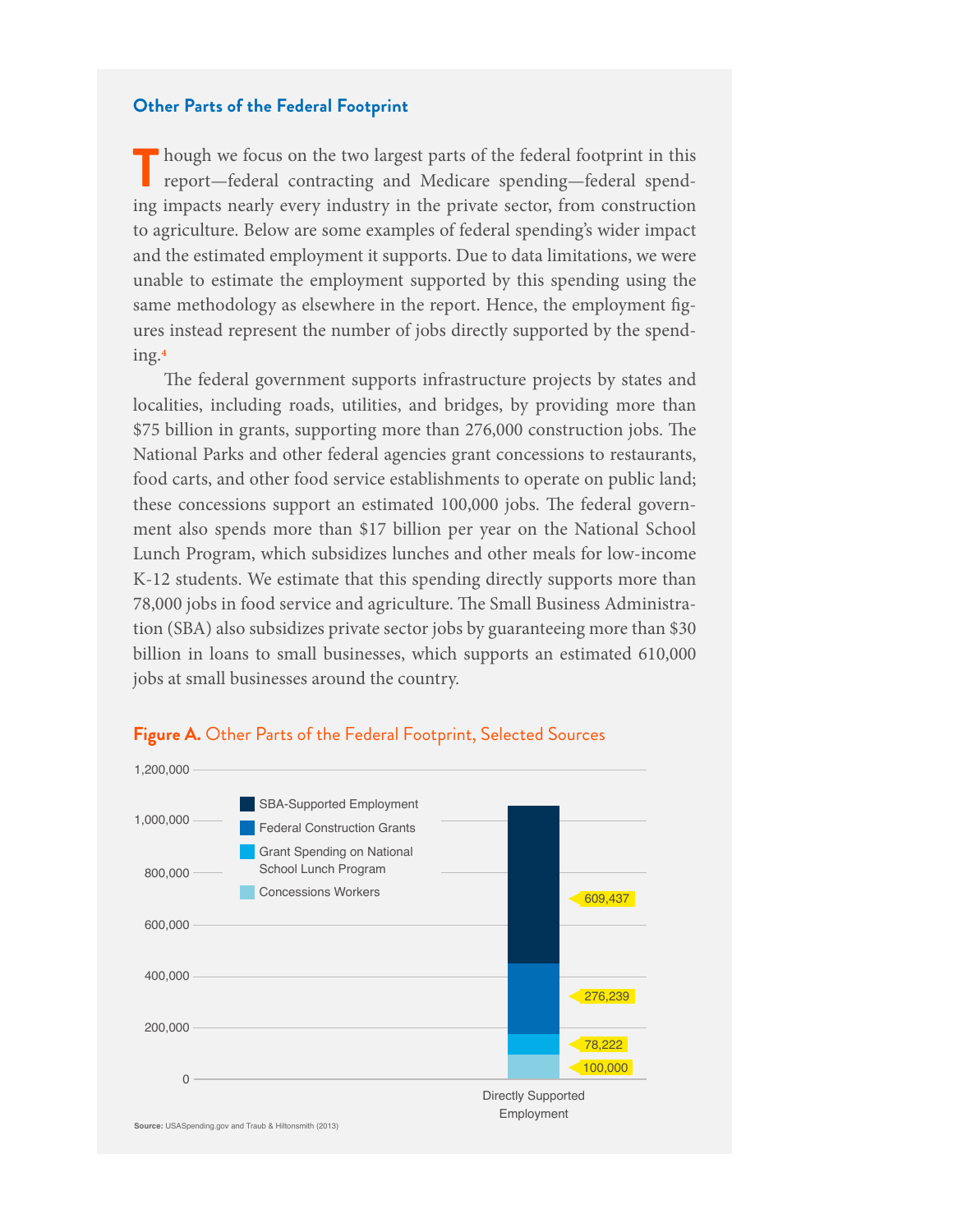In targeting this policy, we demonstrate that nearly 16 million workers, about 14 percent of the total private-sector workforce, are employed by what we term "federally-supported" employers: contractors and other employers for whom a significant portion of their annual revenue comes from federal purchasing. Among the federally-supported workforce, we estimate that more than 8 million workers and their families, totaling 21 million people or roughly 7 percent of our total population, will benefit from a robust expansion of higher workforce standards in our federal purchasing footprint, moving many into the middle class or closer to it. To achieve such a policy, we emphasize the need for executive action, building on President Obama's important first step with his 2014 executive order raising the federal contractor minimum wage to \$10.10.

A bolder course of action, for a more robust and targeted framework of contracting employment standards, is necessary today as a matter of both principle and need, while also being economically sensible. The core principle for such a strategy is based on the recognition that the federal purchasing systems are effectively a set of public markets, created by our democracy for social purposes; thus, public purchasing dollars are considered to bring a social price connected to our democratic ideals, and this has often taken the form of raising workforce standards in the purchasing systems, to support upward mobility and to promote social equality. More directly, a federal purchasing Good Jobs Policy is something that millions of workers and their families need, particularly so in the continuing absence of federal legislative action on wage policy, job security, and workers' bargaining power. The fact that Congress will not act to support American workers and their families as a matter of democratic responsibility only strengthens the case for executive action. Finally, as we will explore in more detail below, such an approach is inherently growth-promoting, and there are good reasons to believe it will be fiscally neutral for taxpayers despite added labor costs in the purchasing systems.

The report is structured as follows. First, by way of background, we briefly examine some of the data reflecting the urgent situation facing middle- and low-income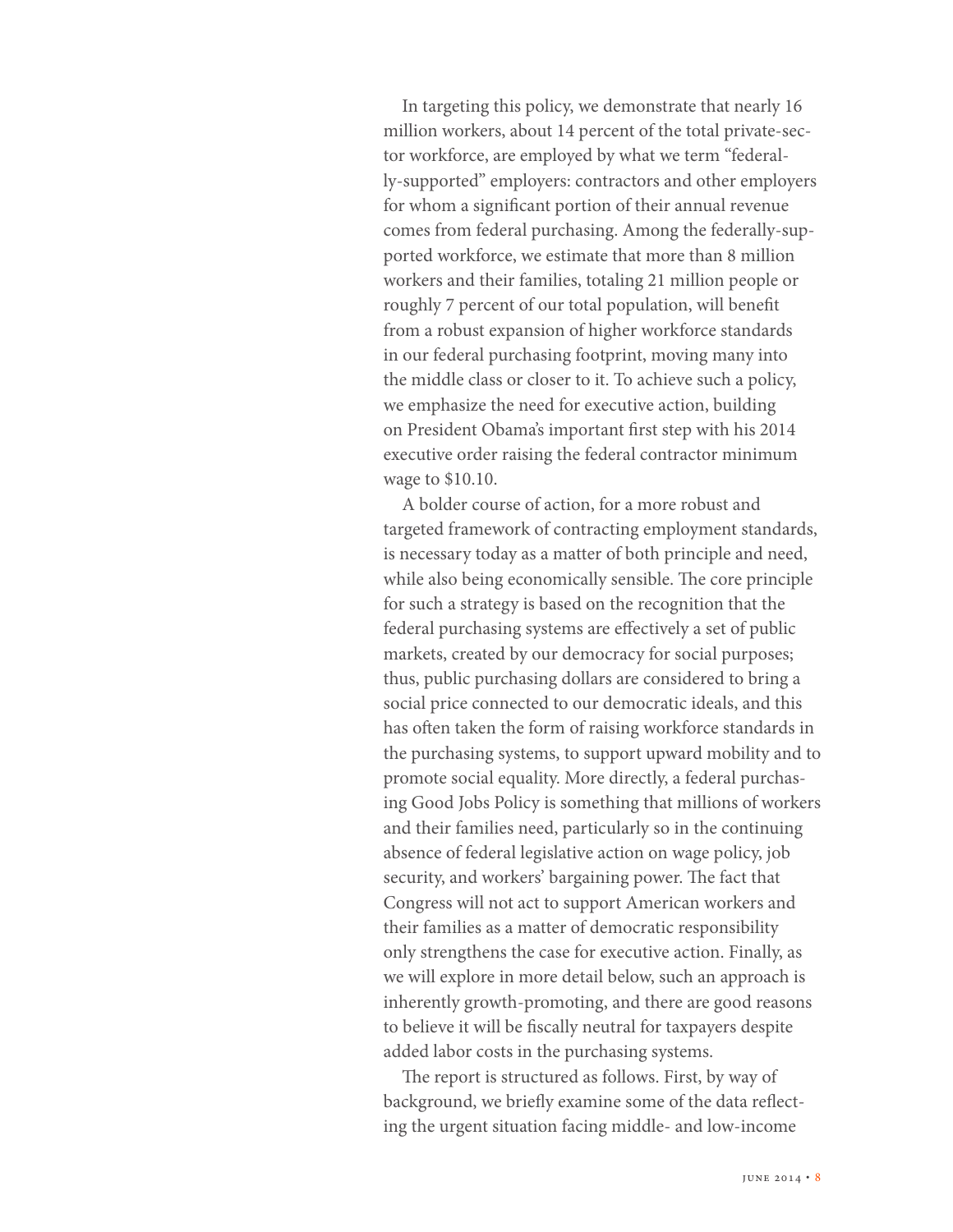workers in the United States. Next, we turn to the main body of the analysis, exploring in detail the scope and composition of the federal purchasing footprint, distributional aspects in the contracting/purchasing workforce, and potential economic effects of a federal Good Jobs Policy, both for the members of this workforce and for our society more broadly. Finally, we outline key aspects of a robust yet flexible policy framework designed to put millions of federally-connected workers and their families on a road into the middle class.

But before turning to the body of our report, we should define our key terms. When we use the term "federal purchasing footprint," we are referring to the broad spectrum of the private-sector economy that depends to a significant degree on federal purchasing in its many forms. The "federally-supported workforce" is the portion of the private-sector workforce that is employed by firms within this footprint that receive over 10 percent of their revenues from the federal government. Another key term is the federal "Good Jobs Policy," which refers to our proposed policy framework raising workforce standards across the entire federal footprint, including procurement contracts, medical purchasing, concessions and leasing, and grant programs. Unlike measures such as President Obama's minimum-wage executive order, this policy would apply to the entire workforce of federally-supported employers, thereby greatly amplifying its impact on the private sector economy.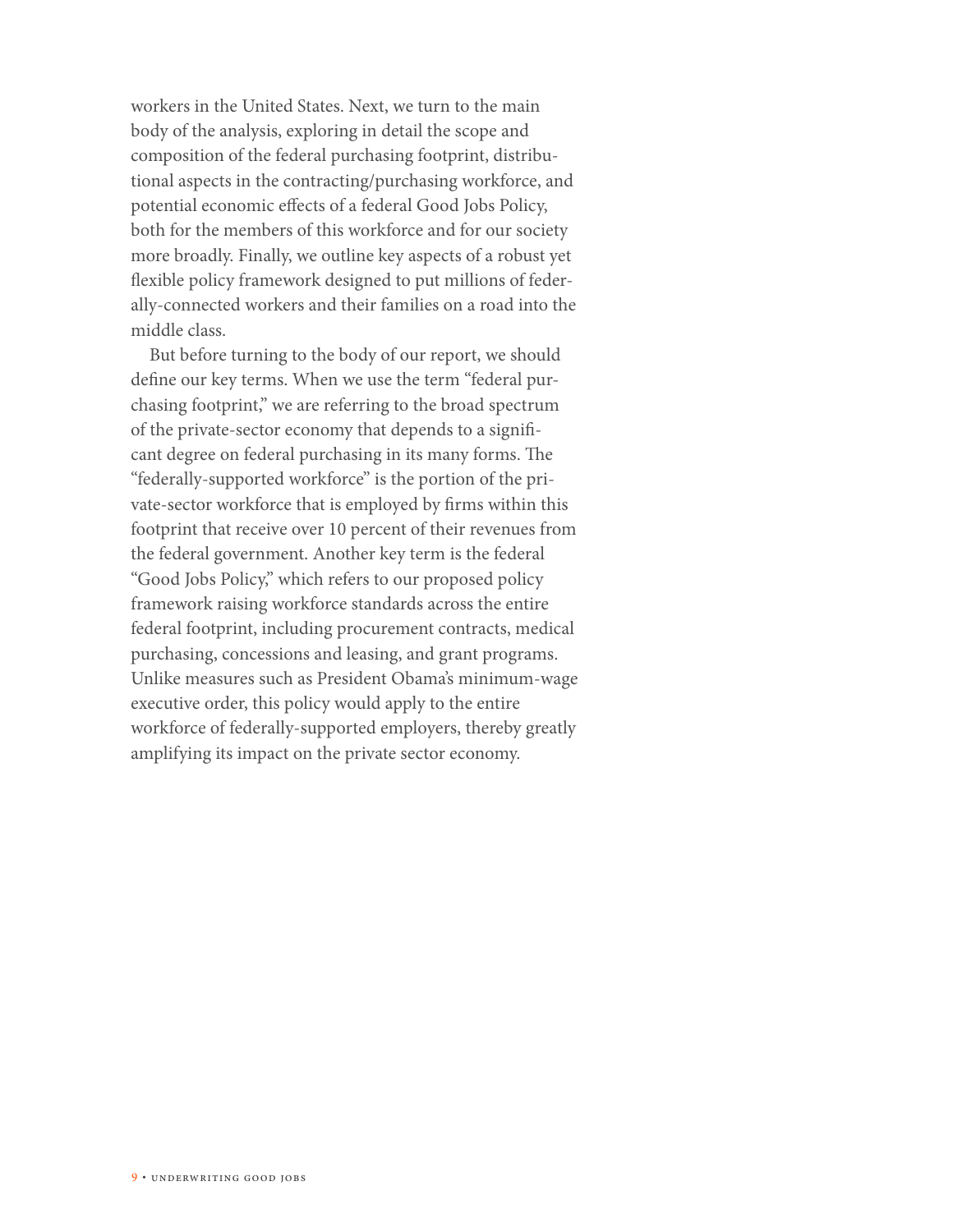# <span id="page-12-0"></span>**WHY AMERICA NEEDS A GOOD JOBS POLICY FOR OUR FEDERAL FOOTPRINT**

S. workers are very poorly protected compared to their counterparts in other wealthy countries. The rate of collective bargaining coverage in the United States has fallen to around 13 percent, compared to an average of abo counterparts in other wealthy countries. The rate of collective bargaining coverage in the United States has fallen to around 13 percent, compared to an average of families also lag far behind in the United States. Unlike virtually all comparatively wealthy countries, the United States has no national policies for paid sick or family leave, and our unemployment policies generally are much weaker in terms of benefit levels, time limits, and effective maintenance of workforce participation. Health care and higher education are treated as social entitlements in many countries, but in the United States such goods are considered to be private responsibilities (at least for non-poor working-age households in the case of health care). As a result, millions of American households face significant or extreme insecurity not only in terms of income but also in terms of these other critical aspects of well-being.5

Other trends point to fundamental unfairness in the U.S. system. For example, while economic growth was once something close to "a rising tide that lifts all boats," bringing broad-based gains in our society, over the last several decades a very large gap has opened up between GDP, which has basically doubled since 1980, and median



### **Figure 1.** Middle Class Income Growth, Actual vs Projected, 1979-2007

**Source:** Economic Policy Institute, State of Working America 12th Edition, "Overview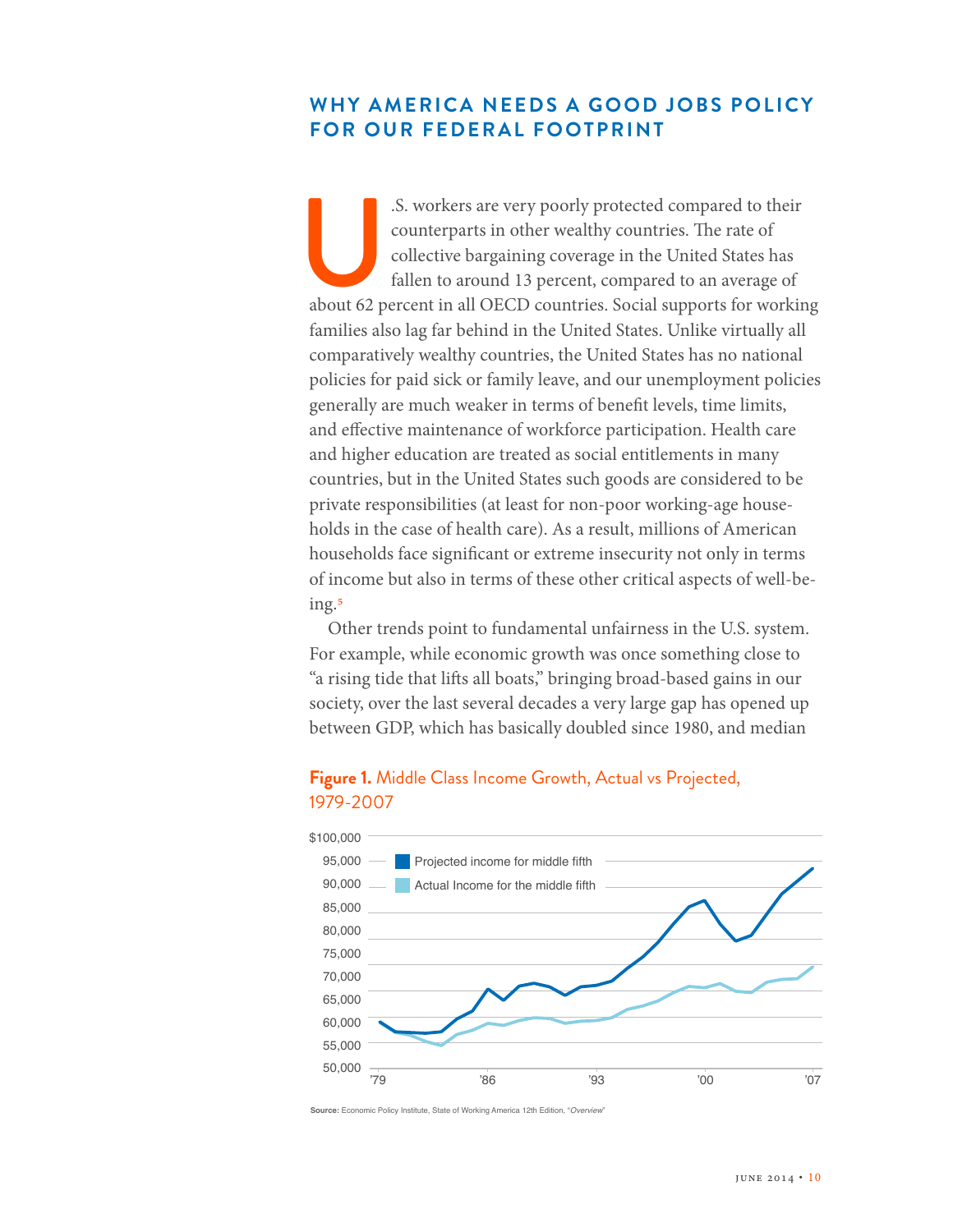income, which has basically stagnated over the same period.

In fact, approximately 68 percent of national income growth between 1993 and 2012 was captured by the top 1 percent of U.S. households alone, and, astonishingly, the top 1 percent captured *95 percent* of national income growth between 2009 and 2012.6 As a result of this accelerating trend of income concentration at the top, median income has fallen well below average income, with a gap that was widening even before the Great Recession. In *Figure 1*, we see how actual income growth for the middle fifth of households compares to the gains they would have enjoyed if their income had kept up with overall average income growth for households.

 Relatedly—and in another radical departure from the post-World War II pattern—productivity gains essentially have been severed from workers' wages, as seen in *Figure 2.* We are producing more for less, in other words, but only a few people at the top are benefiting from our more productive economy.



#### **Figure 2.** Growth in Productivity and Hourly Compensation

These broader trends are also sharply reflected at the firm level, with the pay ratio between CEOs and average workers exploding from about 20-to-1 in 1965 to 272-to-1 in 2012, and reaching even higher in the lowest paying sectors (as high as 1200-to-1 in the fast food sector).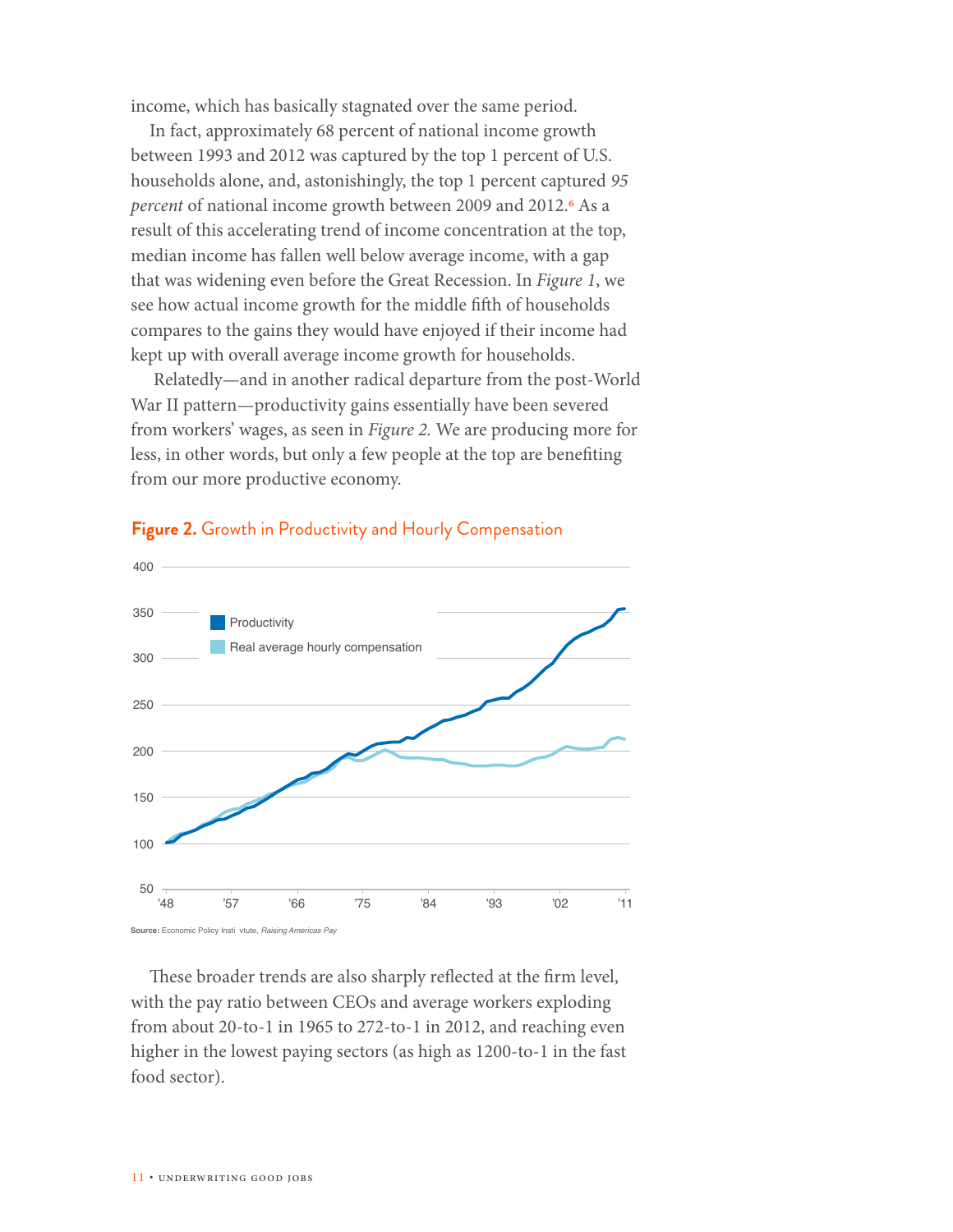These startling disparities reflect an increasingly imbalanced and unfair economy which, as French economist Thomas Piketty has persuasively demonstrated, is moving our society toward levels of inequality that fundamentally threaten our democracy. Yet, in our federal purchasing power, we have at least one strong tool at our immediate disposal to move things in a different direction. As we consider our political options today—limited as they are by congressional gridlock—an executive-led federal purchasing Good Jobs Policy is the clearest option we have to enable much-needed income gains for millions of American workers and their families. With a significant majority of Americans now believing that the "U.S. economy is unfair to the middle class," and a similarly large majority also agreeing that "the government should work to substantially reduce the income gap between the rich and the poor," raising workforce standards in the federal purchasing footprint can and should be a top priority for the current administration and for future administrations which share these views.7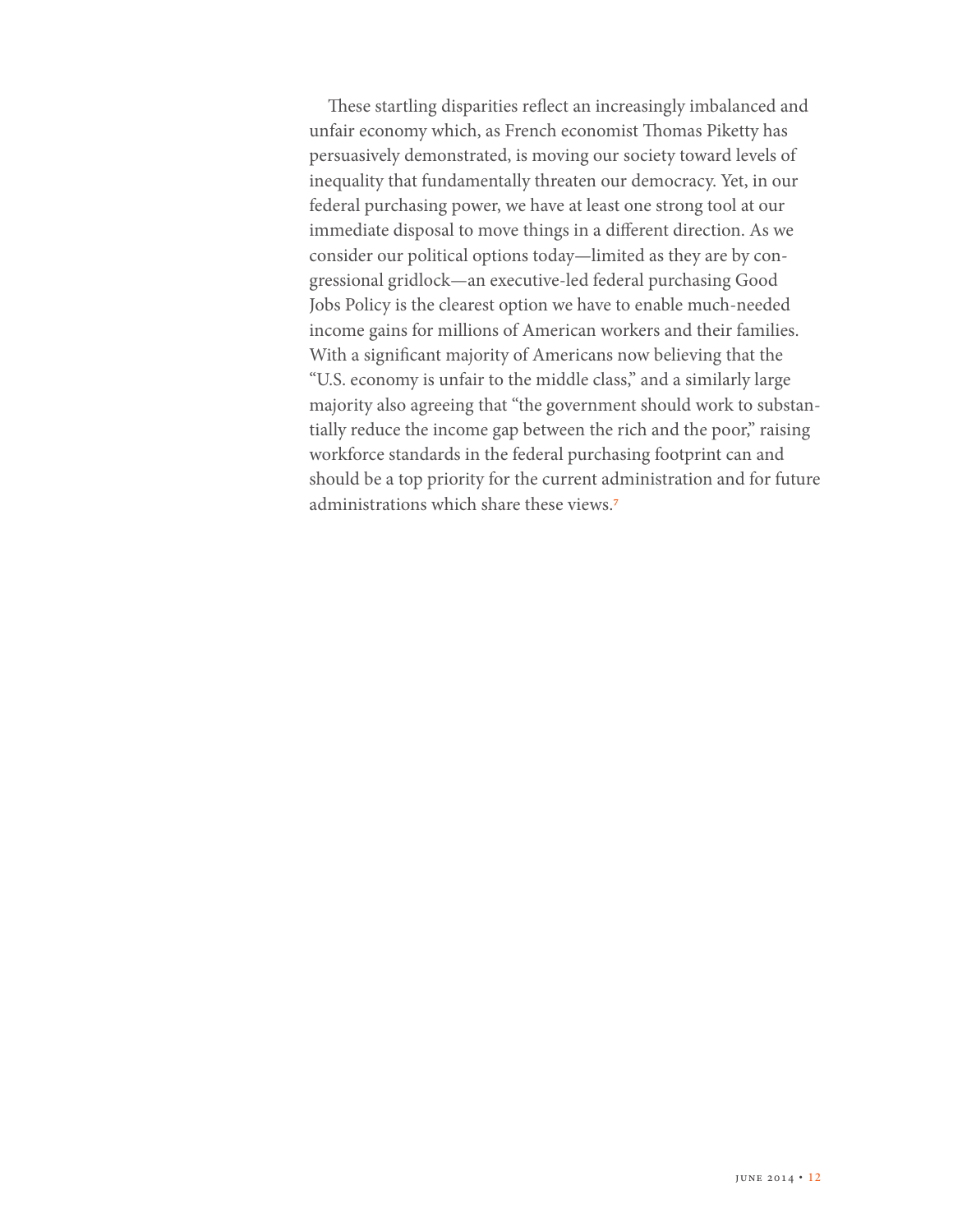# <span id="page-15-0"></span>**THE SCOPE AND IMPACT OF A FEDERAL PURCHASING GOOD JOBS POLICY**

#### **The Federally-Supported Private-Sector Workforce**

Figure 1 are the lives of millions of American workers by ensuring that every dollar we collectively spend on public goods and service and other public purposes supports high workforce standards. To get a picture of this i of millions of American workers by ensuring that every dollar we collectively spend on public goods and services and other public purposes supports high workforce demographics of what we call the *federally-supported* workforce: the portion of private sector workers employed by firms that receive 10 percent or more of their annual revenue from federal dollars.

To estimate employment and wages of the federally-supported workforce, we limit our analysis to the two major channels through which the federal government does business directly with the private sector: federal contracting and Medicare spending. Using data from USASpending.gov, the Centers for Medicare & Medicaid Services, and the Bureau of Labor Statistics, we can provide a picture of the total federally-supported workforce, as depicted in *Figure 3*.

We find that firms receiving 10 percent or more of their annual revenue from contracting make up the great majority of federal contracting; they received 78 percent of all contracting dollars in 2013. Such firms collectively employ more than 6.6 million workers. For the "Medicare-supported" footprint, we estimate that Medicare spending supports significant shares of four subsectors/major industry groups: Nursing and Residential Care Facilities, Home Health Care Services, Pharmaceutical Manufacturing, and Private Hospitals. Because each of these subsectors is so heavily Medicare-supported, we chose to include the entire subsector in our federal-supported footprint. Collectively, they employ nearly 8.9 million workers. In total, federally-supported firms employ nearly 16 million workers, which is almost 14 percent of the entire private sector workforce. Notably, federal purchasing accounts for 29 percent of total revenue for employers in the federal purchasing footprint.

*Figures 4* and *5* give a picture of the employment and earnings of the federally-supported workforce. The federal footprint is very concentrated in health care, manufacturing, and services. Overall, the federally-supported workforce is somewhat higher-earning than the private sector; however, these averages are raised by the portion of contracting in high-wage industries such as specialized services and defense manufacturing.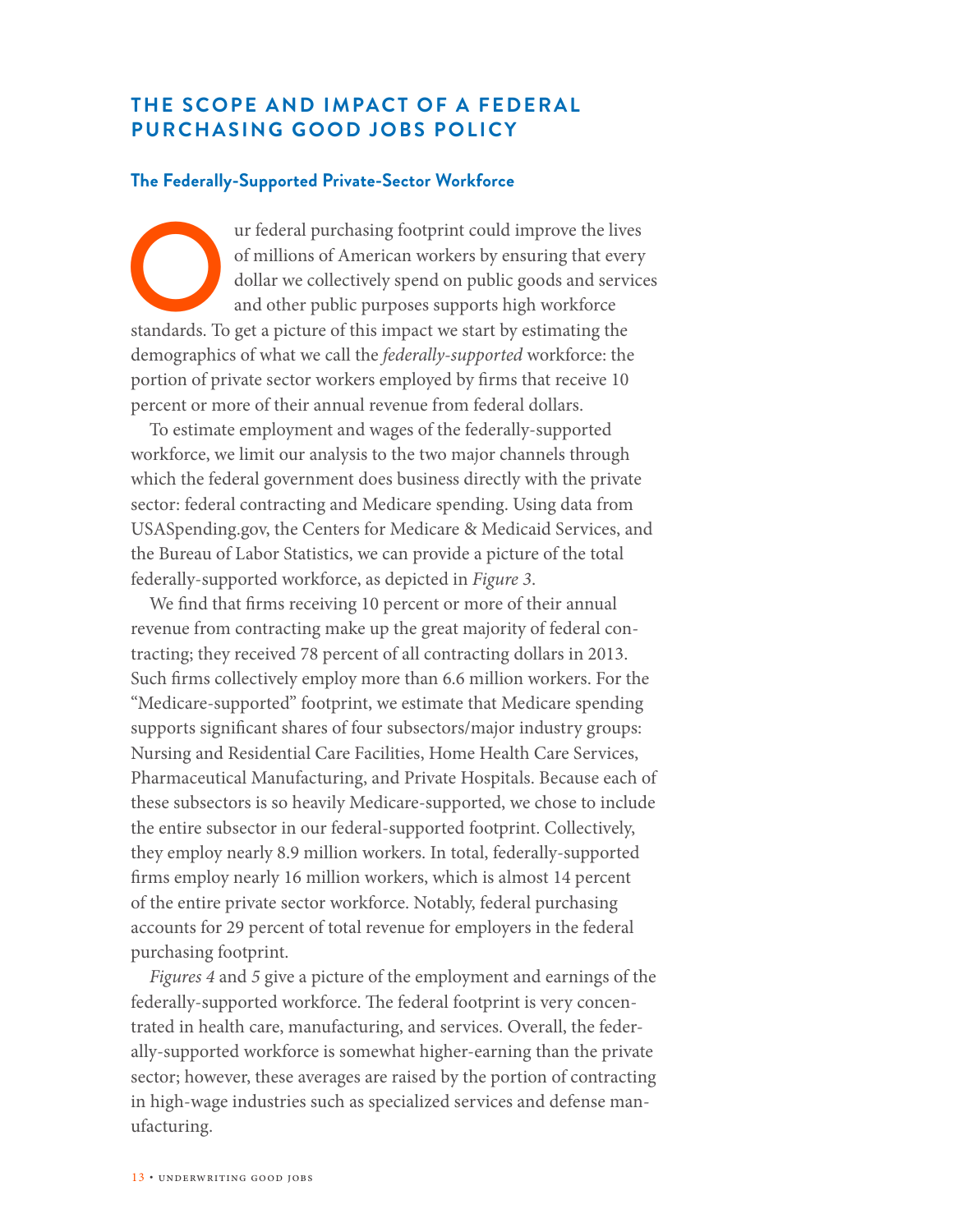|  |  |  | Figure 3. The Federally-Supported Private Sector Workforce |
|--|--|--|------------------------------------------------------------|
|  |  |  |                                                            |

| "Contracting-Supported" Workforce (Firms with $\geq 10\%$ of total revenue from contracting) |                          |                      |                                     |  |
|----------------------------------------------------------------------------------------------|--------------------------|----------------------|-------------------------------------|--|
| <b>Total Contracting</b><br>Revenue                                                          | Share of All Contracting | <b>Total Revenue</b> | <b>Total Number</b><br>of Employees |  |
| \$342.995.415.369                                                                            | 78.1%                    | \$1,069,671,053,630  | 6.636.515                           |  |

#### **"Medicare-Supported" Workforce (Industries receiving ≥ 10% of their revenue from Medicare)**

| Industry                 | Medicare Spending,<br>Share of Industry | Median Wage | Total<br>Employment |
|--------------------------|-----------------------------------------|-------------|---------------------|
| Nursing/Residential Care | 227%                                    | \$12.56     | 2,471,750           |
| Home Health Care         | 43.4%                                   | \$11.93     | 1,256,133           |
| Medicine Manufacturing   | 25.9%                                   | \$25.42     | 272.154             |
| Hospitals, private       | 27.2%                                   | \$24.11     | 4,867,656           |
|                          | <b>Medicare Total:</b>                  | \$19.21     | 8,867,693           |

| Total "Federally-supported" Workforce |                         |  |  |  |
|---------------------------------------|-------------------------|--|--|--|
| <b>Total Employment</b>               | Share of Private Sector |  |  |  |
| 15.504.207                            | 13.5%                   |  |  |  |

# **Figure 4.** The Federally-Supported Workforce, Employment, Selected Sectors/Industries

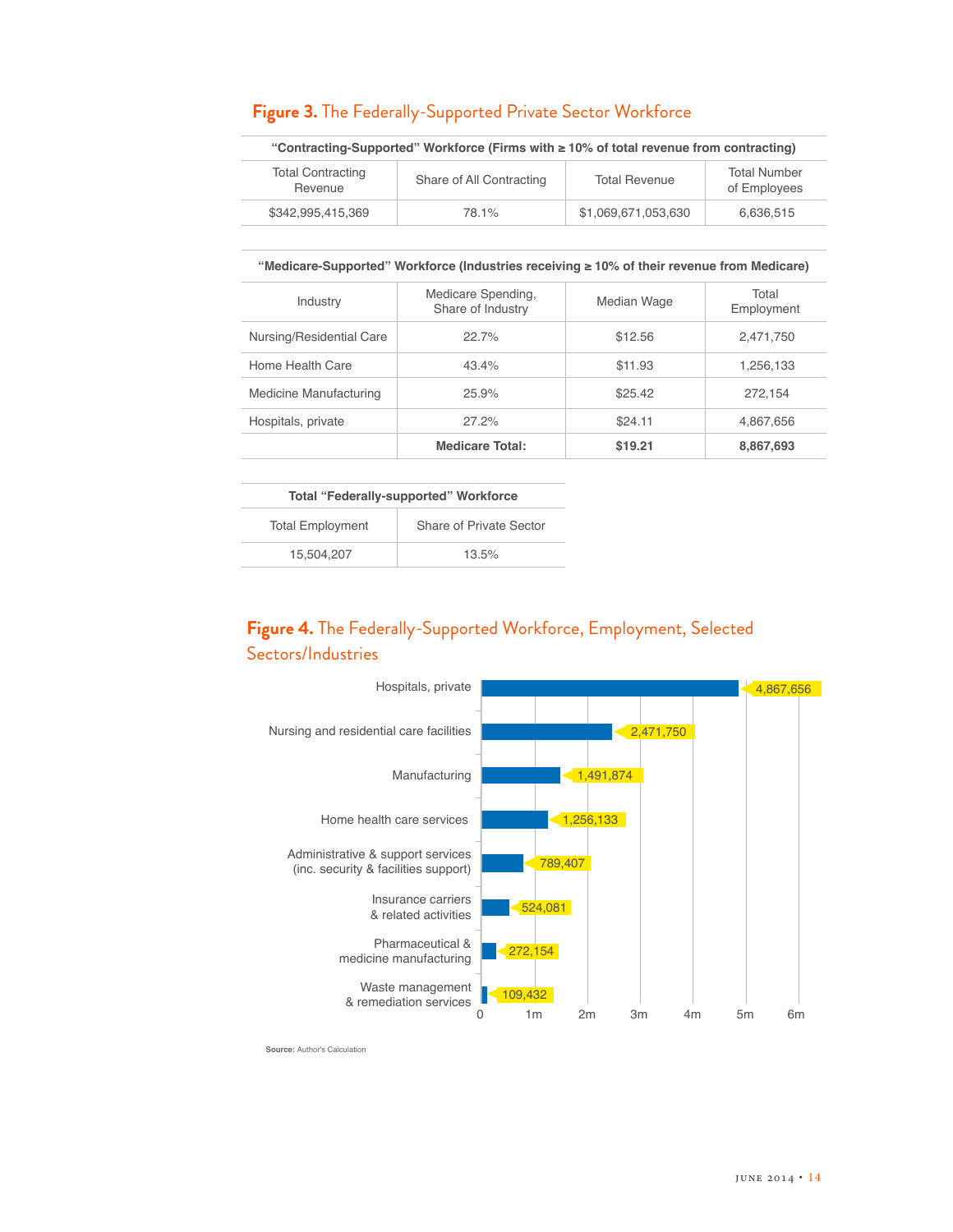Despite this, a substantial share of the federally-supported workforce still earns too little to be considered middle class: one-third of such workers earn less than the private sector median wage of \$15.84 per hour (\$32,900 annually)**,** and 38 percent earn poverty or near-poverty wages, earning less than 150 percent of the federal poverty threshold for a family of four.



# **Figure 5.** Earnings Distribution of the Federally-Supported Workforce

#### **Industries and Sectors in the Federally-Supported Workforce**

Here, we provide a more nuanced picture of some of the private-sector jobs we are underwriting with our tax dollars. We focus on the private industries and sectors with the largest federal footprint, and highlight industries that are generally low-wage, including facilities and waste management.

#### *Waste Management and Remediation Services*

This subsector encompasses firms that dispose of waste materials, operate recycling facilities, and provide "remediation" services: cleanup of contaminated sites. The subsector employed more than 380,000 workers in 2013, of which almost 110,000 (29 percent) worked for federally-supported firms. Employment in the subsector is projected to grow by 2 percent per year over the next decade, faster than the private sector as a whole, and will reach 455,000 workers in 2022. Workers in waste management and remediation tend to earn decent wages, with median earnings slightly higher than median private sector earnings. However, many workers in the subsector earn wages that, if they were the sole breadwinner, would put them in or near poverty: 46 percent earn less than 150 percent of the poverty line for a family of four.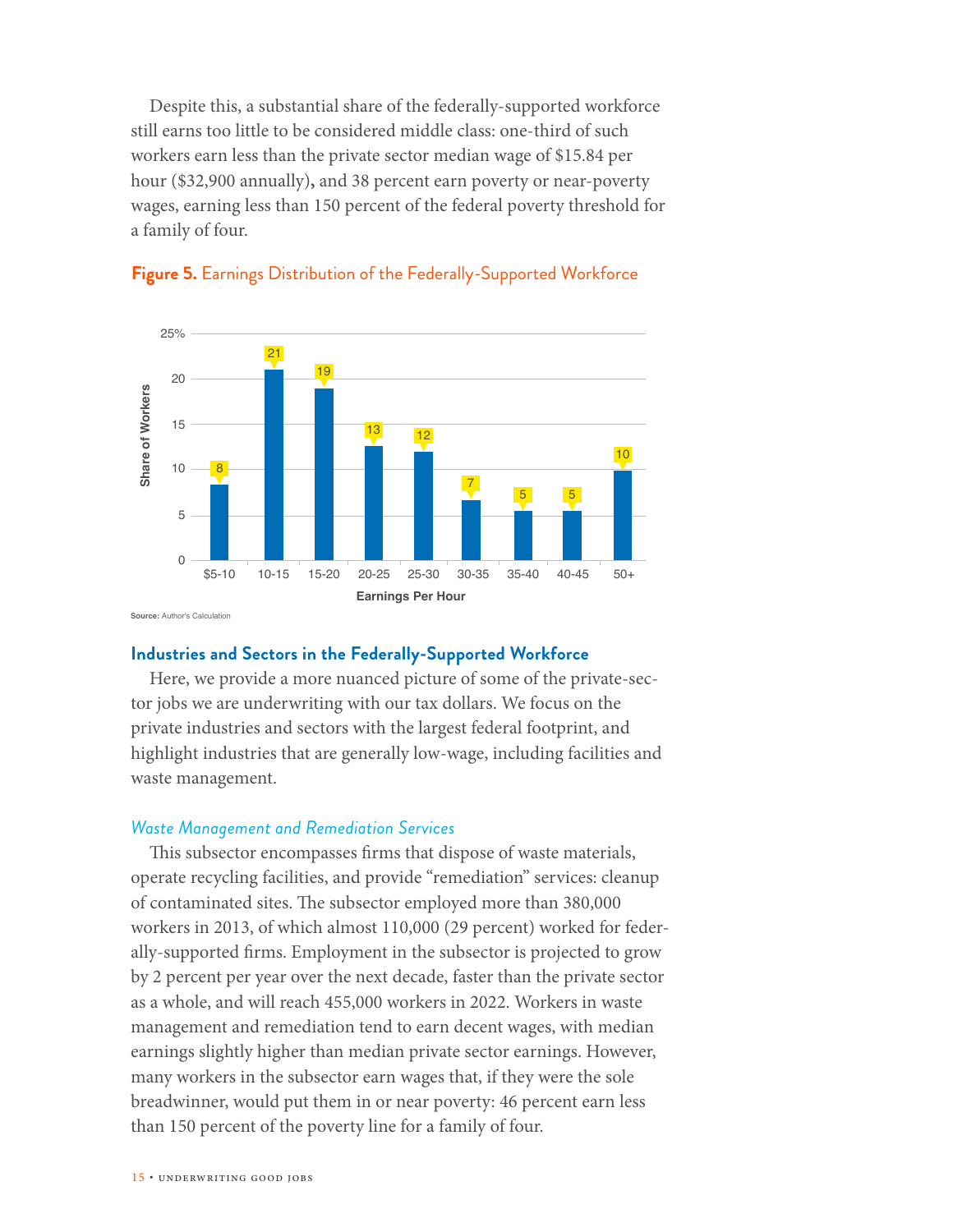

# **Figure 6.** Waste Management and Remediation Services, Earnings Distribution

#### *Administrative and Support Services*

This subsector includes employers that support the day-to-day operations of other organizations. Federally-supported firms in the sector are concentrated in janitorial, landscaping, and security services, providing many of the workers who clean and protect our federal buildings and sites. Firms providing administrative and support services employed 7.8 million workers in 2013, of which more than 789,000 (10 percent) worked for federally-supported companies. Employment in this subsector is projected to grow by 1.8 percent per year over the next decade, reaching nearly 9.2 million



#### **Figure 7.** Administrative and Support Services, Earnings Distribution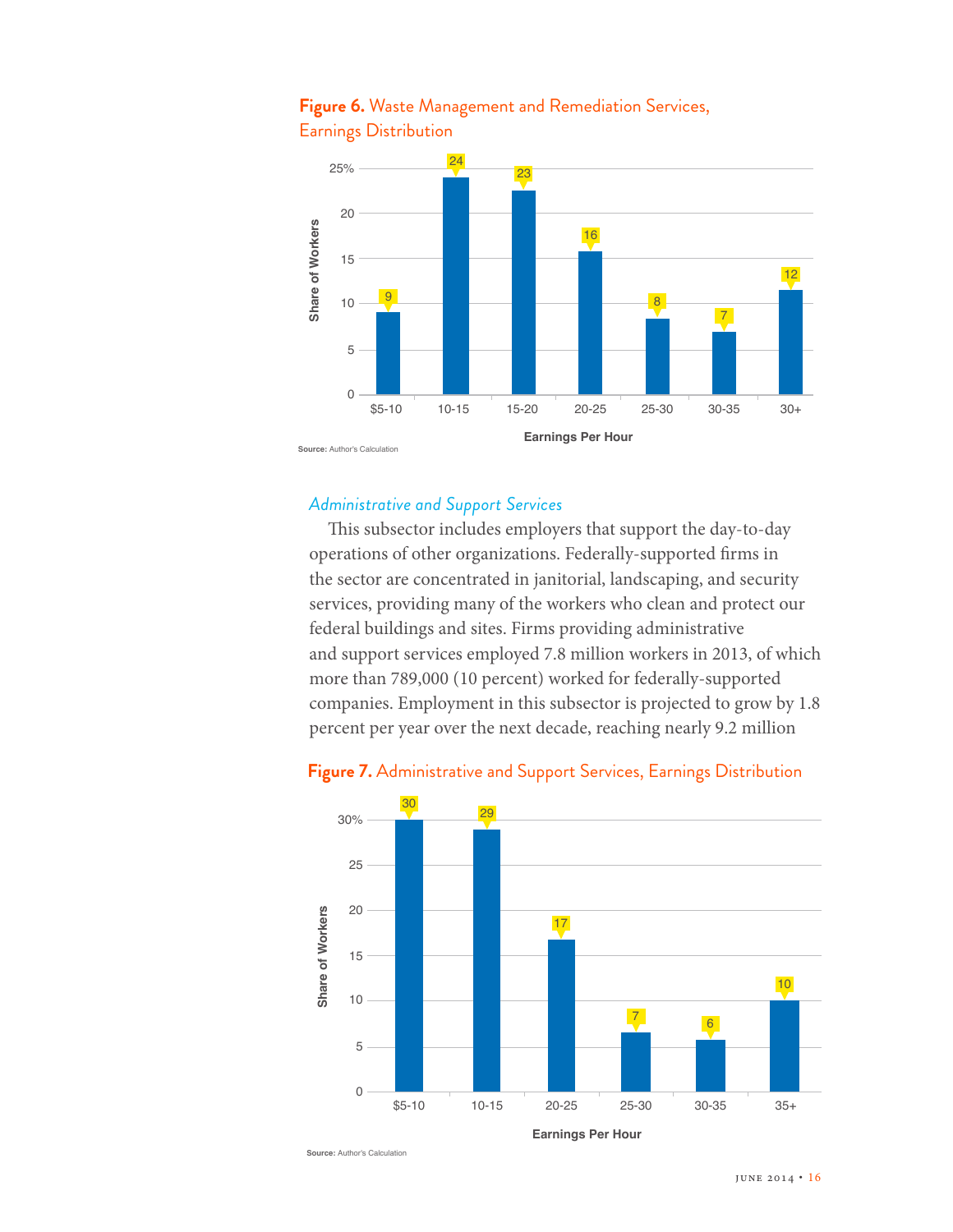workers in 2022. Administrative and support services workers earn some of the lowest wages in the private sector: more than 69 percent earn poverty-level or near-poverty level wages for a family of four, and a disproportionate share of these low-wage workers are people of color.

#### *Nursing and Residential Care Facilities*

Employers in this subsector provide nursing and other care to residents of residential care facilities. The subsector is one of the largest and fastest growing in the U.S. economy, employing nearly 3.3 million workers in 2013 (all of whom work for federally-supported firms) and growing by 2.2 percent per year to nearly 4 million in 2022. Nursing and residential care facilities have the lowest wages in the private sector: nearly 71 percent earn poverty-level or near-poverty level wages for a family of four.



### **Figure 8.** Nursing and Residential Care Facilities, Earnings Distribution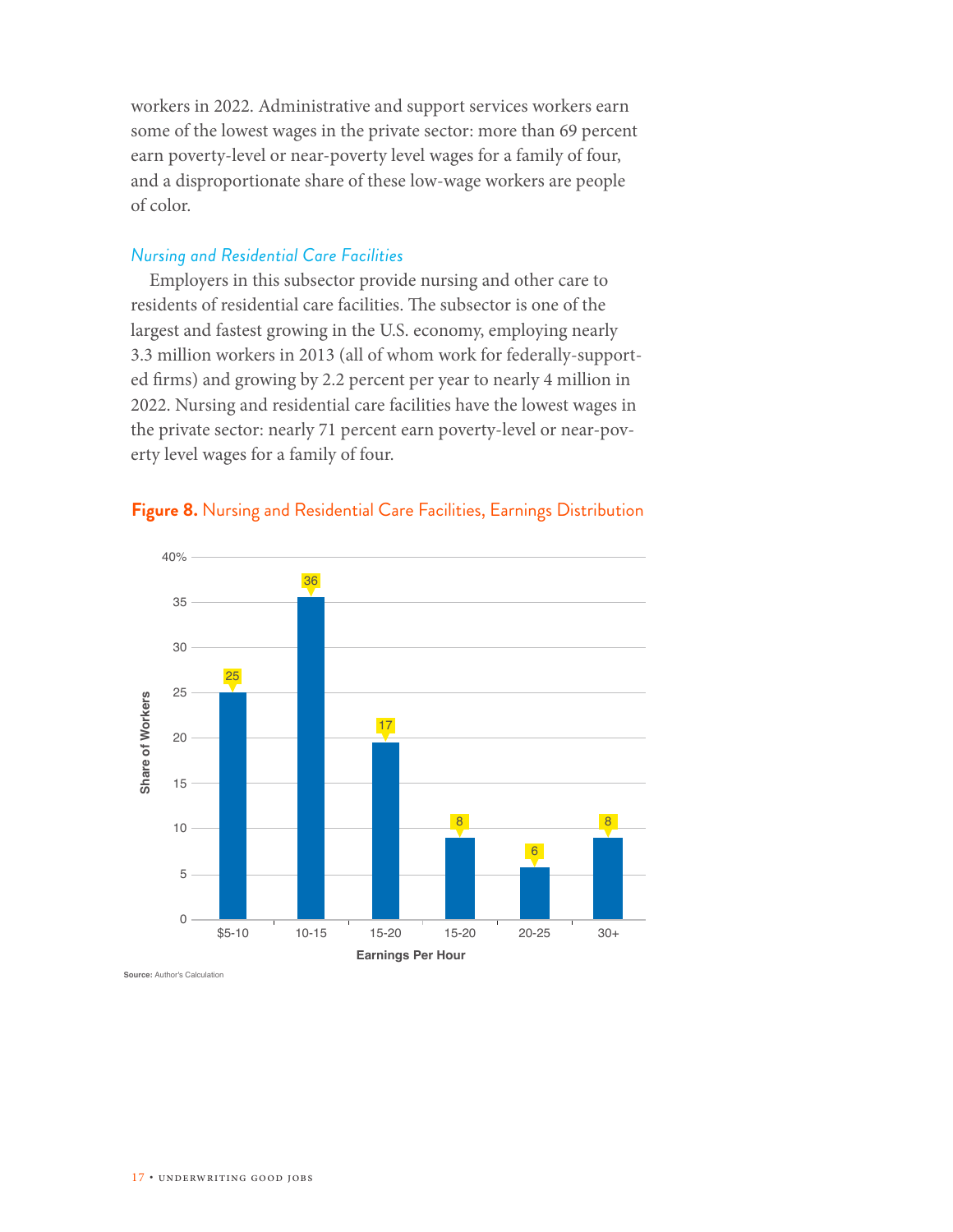#### **Good Jobs For Women and People of Color**

The impact of the Good Jobs Policy would significantly benefit women and minorities because they make up a large share of the low-wage workers in the federally-supported workforce. Women make up 61.1 percent of the federally-supported workforce, while people of color make up 34.8 percent, both larger than their shares in the overall private sector workforce, as shown in *Figure B* below. If we look at just low-wage workers, the over-representation of women and minorities in the federally-supported workforce is even more pronounced. Women make up 71.2 percent and minorities 44.7 percent of low-wage workers in the federally-supported workforce, far larger than their shares of the low-wage private sector workforce overall. A Good Jobs Policy for our federal footprint would therefore significantly help in reducing gender and racial inequalities in our economy.



#### **Figure B.** Good Jobs for Women and People of Color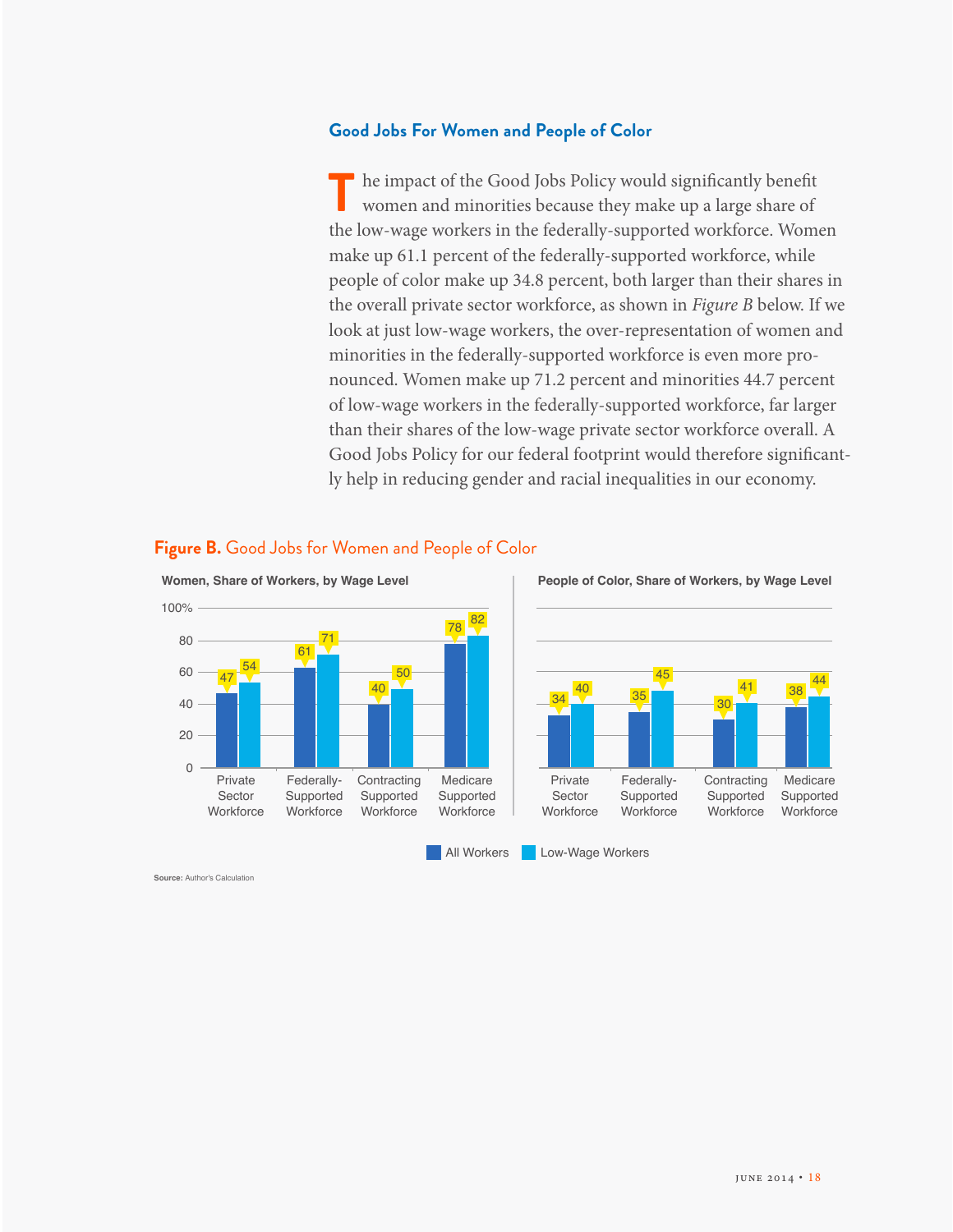### *Home Health Care Services*

This industry comprises firms who primarily provide skilled nursing services in a patient's home, as well as providing a range of other health and wellness-related services. Home health care services is one of the fastest-growing industries in the U.S. economy, projected to grow from 1.26 million workers as of 2013 to more than 1.9 million by 2022. It is also one of the lowest-wage industries in the economy, though pay in the industry is very unequal, as *Figure 9* shows. Nearly 62 percent of all home health care services workers earn poverty-level or near-poverty level wages. The majority of these workers are people of color, and nearly all of them—almost 90 percent—are women.



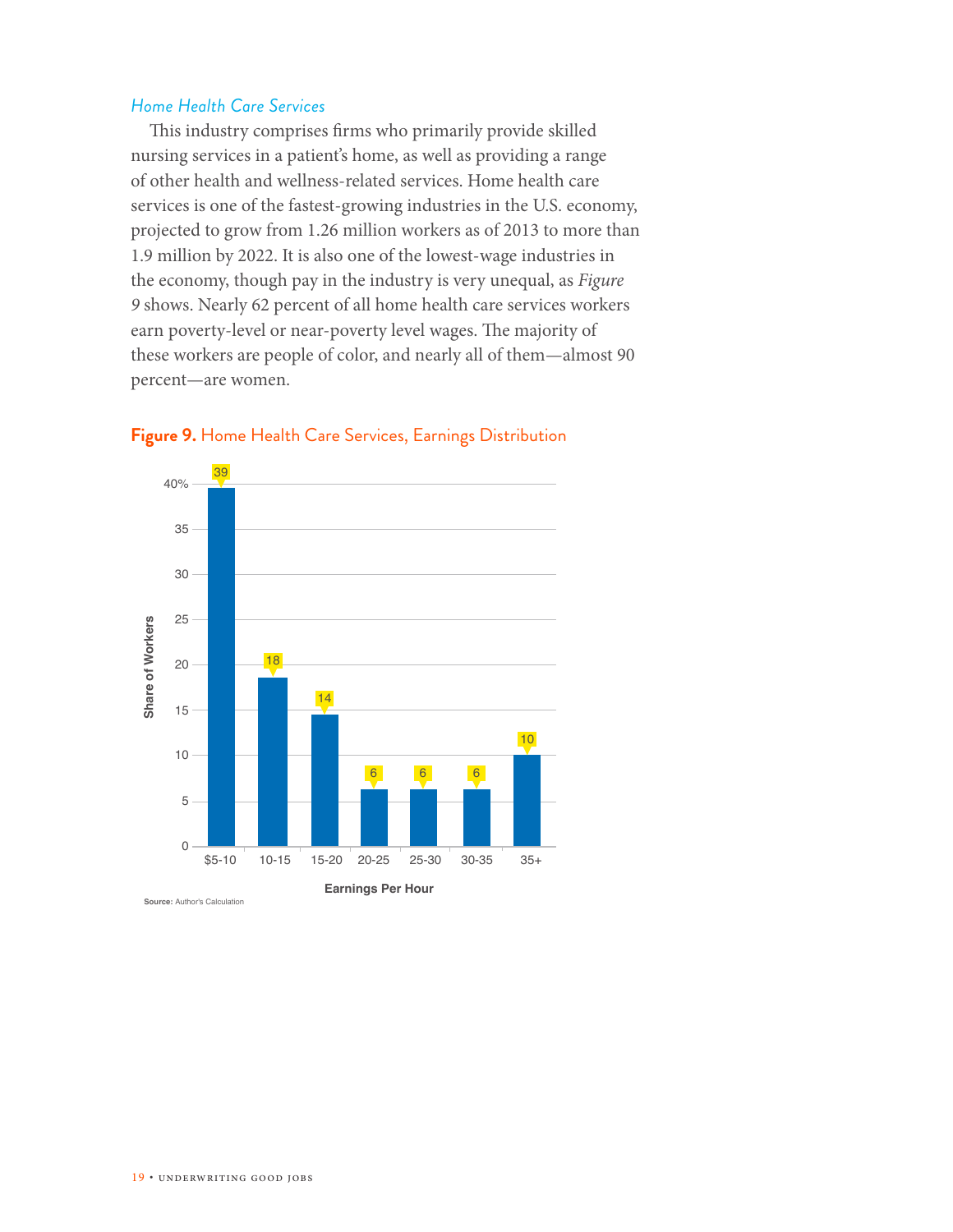# **The Effects of Good Jobs Purchasing Standards for Workers and Society**

As the previous section shows, millions of workers at federally-supported firms earn too little to ensure a middle-class standard of living. We can and should do better. By implementing Good Jobs standards (as outlined in the final section) for employers that do business with the federal government, we can ensure that all of the federal dollars supporting the private sector create middle-class jobs and set a standard for the rest of the private sector to follow. These standards would give preference to employers who pay industry-leading wages and provide decent benefits (among other criteria), and also limit executive compensation in favor of higher pay for average workers and lower public costs. With more robust contracting norms along these lines, we can incentivize employers who depend on federal dollars to raise their workforce standards if they wish to continue doing business with the federal government.

To estimate the impact of a federal Good Jobs Policy we began by examining wage differences between competing employers, focusing on the most common low-wage occupations in the country.<sup>8</sup> Because the net effect of the Good Jobs standards would be to push lower-paying employers to raise their wages to compete with higher-paying employers for federal dollars, we argue that the differences in pay for low- and medium-wage occupations between competing

# **Figure 10.** Earnings Distribution of the Federally-supported Workforce, Before and After Good Jobs Policy



**Source:** Author's Calculation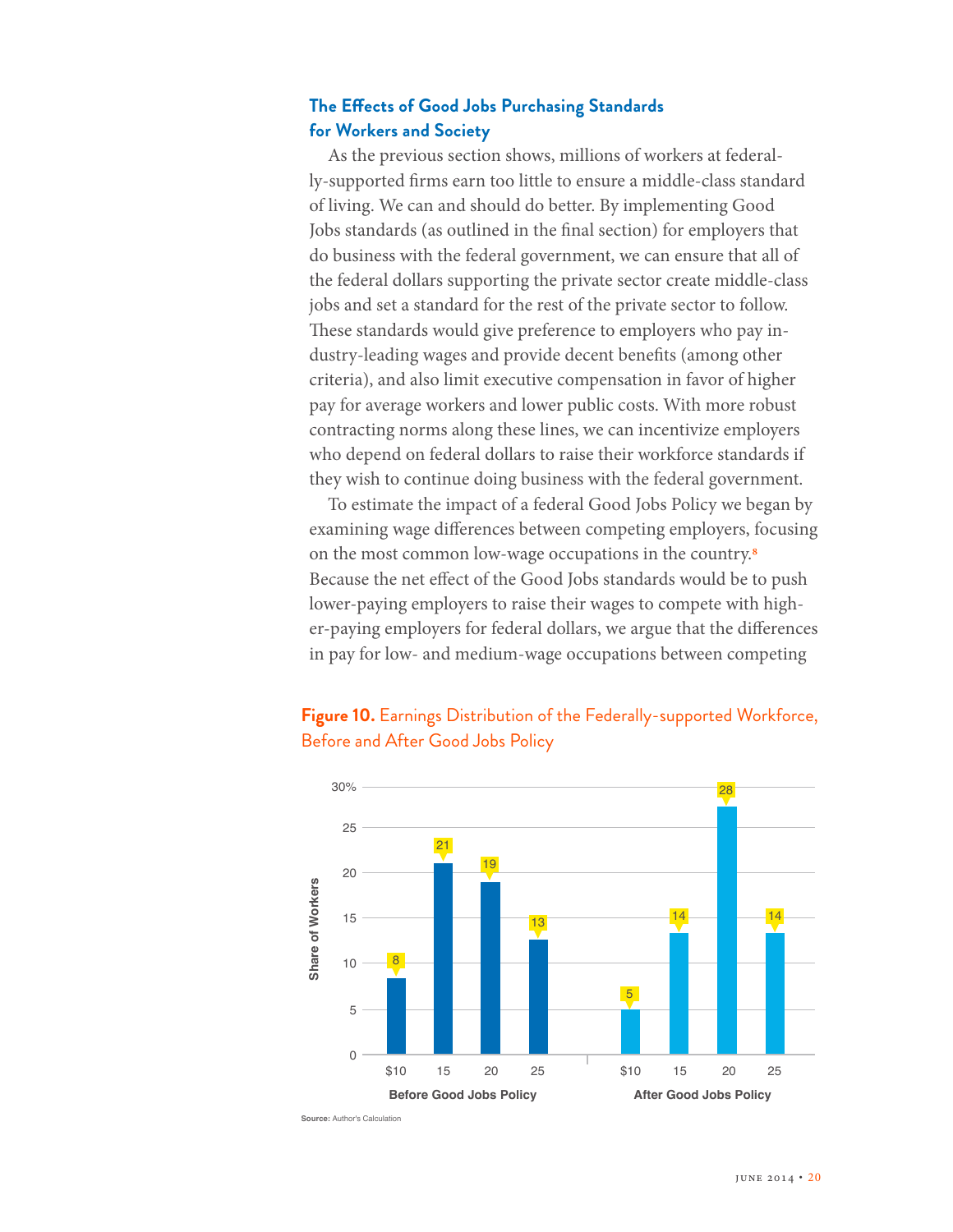firms should provide a good estimate for the impact of implementing a Good Jobs Policy in our federal footprint. We found that for low-paid occupations—those with average pay of \$12 per hour or less, such as cashiers, sales associates, pharmacy technicians, and customer service representatives—the highest-paying companies pay an average of 22 percent more than the lowest-paying firms across the occupations we examined.

Based on this analysis, we adopt the conservative estimate that implementing Good Jobs standards will result in a 20 percent raise for workers earning below or at the private-sector median of \$15.84, and a smaller raise for those earning between \$15.84 and \$19 per hour (for the reasoning behind these estimates, see the Methodology Appendix). Enacting Good Jobs standards would therefore raise the wages of nearly 8.3 million workers comprising the lower-paid half of the federally-supported workforce, as shown in *Figure 10* above. Moreover, although we do not attempt to measure them here, additional compensation gains from higher quality fringe benefits and wider benefit coverage in the contracting workforce could also be significant.

#### *Increased Wages and Economic Impact*

We calculate that implementing Good Jobs standards would generate a total of \$34.1 billion in additional wages for the more than 8.3 million federally-supported workers who will benefit from the higher standards. However, the benefits of these policies extend far beyond the directly impacted workers: the additional spending generated by the additional wages will increase economic growth and employment for the country as a whole. This \$34.1 billion in additional wages would generate an additional \$30.5 billion in GDP per year, or about 0.2% in additional growth per year (see the Methodology Appendix for estimate details). The increased economic activity would in turn create more than 260,000 additional jobs, further extending the benefits of a Good Jobs Policy for our federal purchasing footprint.

#### *Effects on Federal Government Revenue*

The higher wages and additional growth generated by implementing high-road standards would, in turn, have a significant impact on the federal budget. Not only would the increased wages generate additional tax revenue for the federal government, but it would also lower the cost of the federal safety net, since a significant share of the impacted workers currently rely on programs and benefits like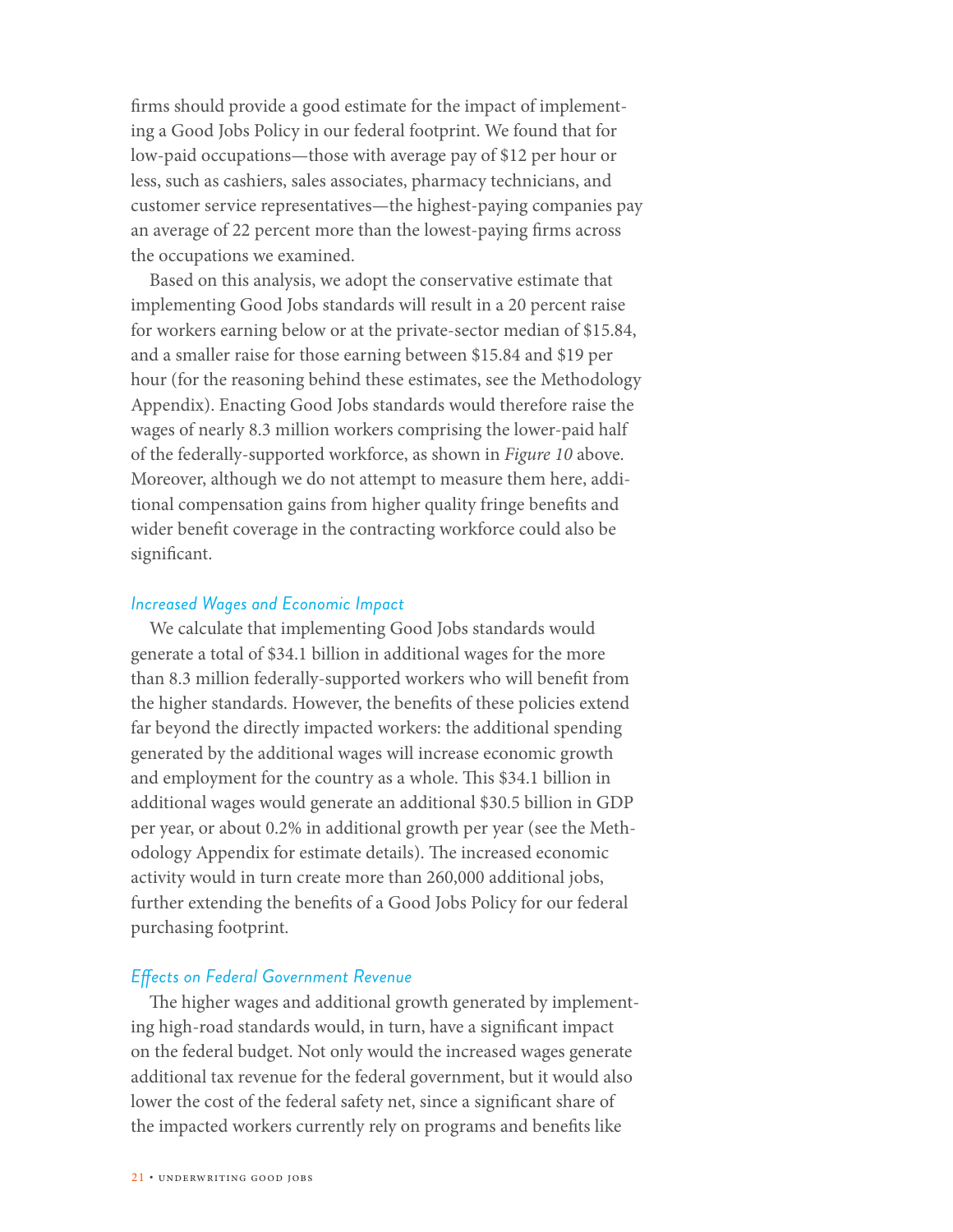the Supplemental Nutrition Assistance Program (SNAP), Medicaid, and the Earned Income Tax Credit (EITC) to make ends meet. We estimate that, considering federal income tax alone, \$6.8 billion in new federal revenue would be generated by the wage increase, since nearly all of the additional earnings would be taxed at either the 15 or 25 percent tax-bracket rates. Additionally, using Census Bureau data on household composition and receipt of benefits by household type, we calculate that more than 1 million federally-dependent workers currently receive SNAP benefits, nearly 600,000 receive Medicaid, and more than 2.4 million are eligible for the EITC. Raising these workers' wages would lift many out of poverty and therefore generate significant fiscal savings due to lower payouts from SNAP, Medicaid and the EITC. Using average benefit amounts by household type, we estimate annual benefit savings of approximately \$9 billion—\$3.3 billion for the SNAP program, \$2.5 billion for the EITC, and \$3.1 billion for Medicaid, as shown in *Figure 11* below.

# **Figure 11.** Effect of Good Jobs Policy on Economic Growth and Government Revenue



**Source:** Author's Calculation

#### *Other Benefits*

The increased wages from and precedent set by the Good Jobs Policy may have other wider impacts, as well. Increasing wages and job quality at federally-dependent firms would have a "spillover" effect on competing firms that are not dependent on federal dollars, inducing them to raise wages and extend benefits in order to attract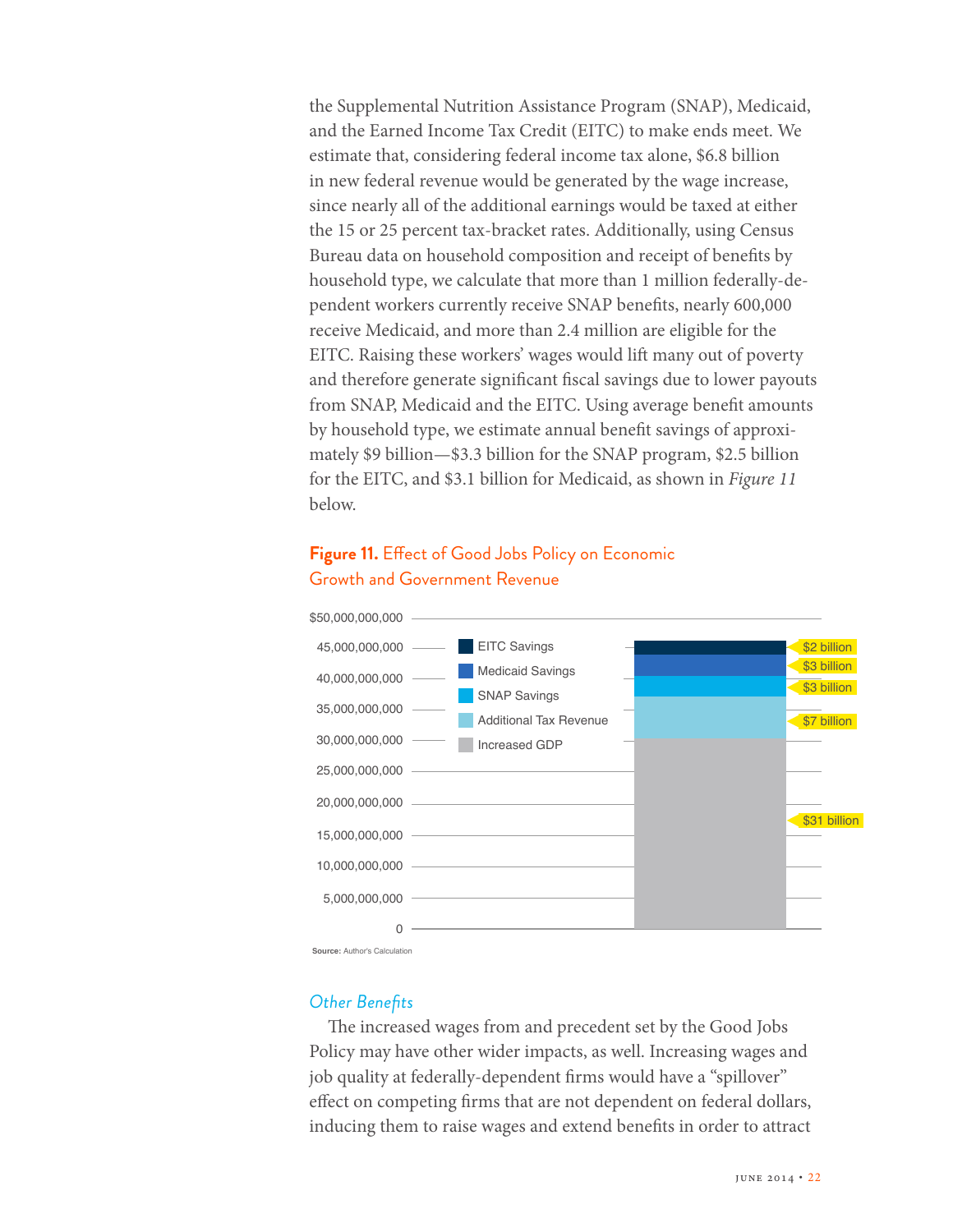workers. Raising wages may also increase the productivity of workers. Studies by the Economic Policy Institute and many others<sup>9</sup> have documented productivity increases after a minimum wage increase, so it would be reasonable to expect a comparable dynamic between higher wages and productivity gains in the federal purchasing footprint.

# **Costs of Implementing Good Jobs Standards: Who Pays?**

Now to the question that must always be answered whenever any new policy is proposed: how much will it cost, and who will foot the bill? We have already estimated the wage increase from implementing the Good Jobs Policy at \$34.1 billion. The precise division of the cost between the federal government and federally-supported firms will depend on the both the amount of competition in the bidding process—for contracting-supported firms—and, if enacted, the mechanism through which federal medical purchasing would incentivize higher employment standards. Studies of the impact of living-wage policies for state and local contractor workers have reached different conclusions as to whether additional payroll costs associated with these policies are "passed on" to government through higher bid prices<sup>10</sup> (but see the box below on the costs of prevailing wage laws). However, the dynamics at the federal level may be different due to greater competition for comparatively more valuable and lengthy contracts.

It should be noted that federally-supported firms are certainly profitable enough to absorb the entire \$34.1 billion themselves. In 2012, U.S. corporations earned nearly \$1.2 trillion in net profits,11 equal to nearly 5 percent of gross private sector output.<sup>12</sup> Applying this rate to the federally-supported footprint produces an estimated \$104.7 billion in profits for federally-supported firms in 2013.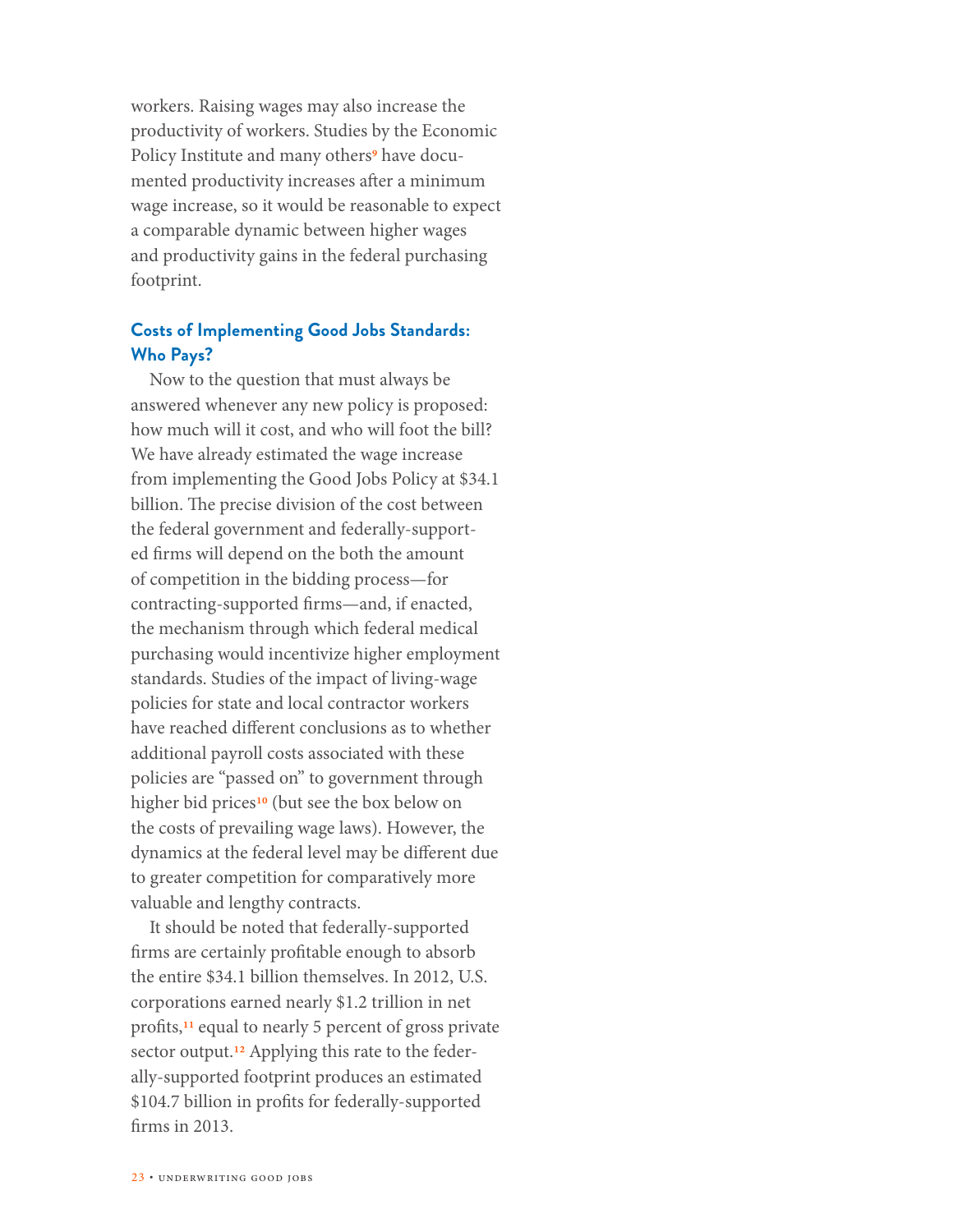Additionally, some of the policy's cost to federally-supported firms may be offset by lower costs for executive compensation and by increased productivity. Since we propose awarding preferential bidding to firms with a 50-1 or lower ratio of executive compensation to median pay, firms may be incentivized to cut executive pay to remain competitive for bids, offsetting some of the cost of the wage increases for rank-and-file workers.

Additionally, several of the policy's benefits actually produce increased revenue and fiscal savings for the federal government. In addition to the \$6.8 billion in tax revenue and \$8.9 billion in EITC, SNAP, and Medicaid savings, we can generate further savings if we lower the federal cap on contract funds applicable for executive compensation from its current level of \$487,000 per employee to \$230,700, equal to the salary of the Vice President. Demos has proposed such a reduction, and, based on our earlier estimates,13 we calculate that this would save an additional \$4.2 billion per year. As shown in *Figure 12*, these three sources together total at least \$20.1 billion in new revenue and savings, enough to entirely offset the federal government's share if it were responsible for 60 percent of the policy's cost or less. We say "at least" because the Good Jobs standards will produce additional economic benefits and savings that we weren't able to quantify.



20b 30b 40b

9 4 Total: 20 billion

#### **Figure 12.** Gross and Net Cost of Implementing Good Jobs Policies

**Source:** Author's Calculation

\$0 10b

Net Cost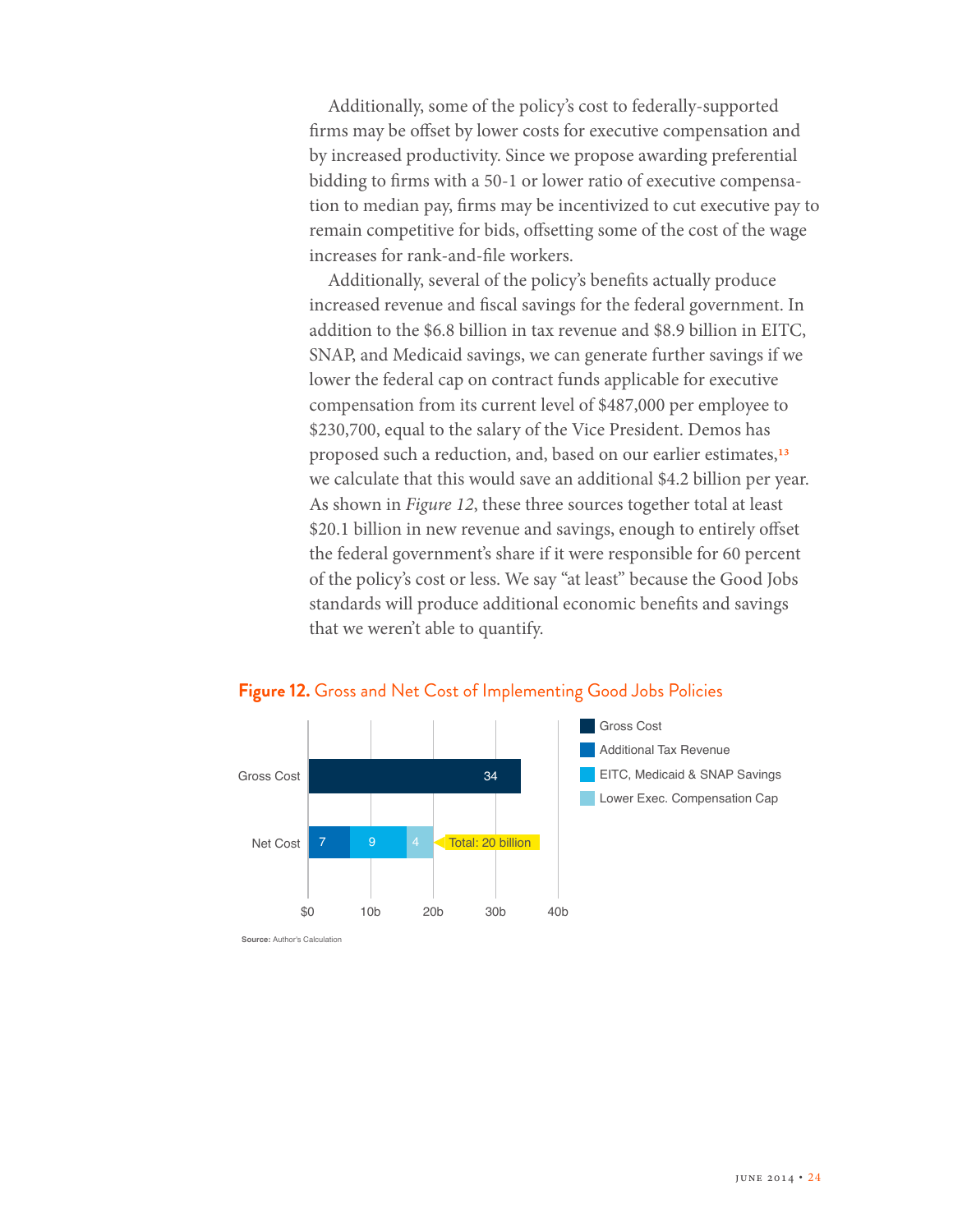# <span id="page-27-0"></span>**FEDERAL CONTRACTING LABOR NORMS:** A PROVEN PATHWAY FOR CHANGE

Since the earliest days of our republic, it was recognized that federal contracting with the private sector brings special obly gations attached to public dollars. The oldest federal procure ment regulation still in existe federal contracting with the private sector brings special obligations attached to public dollars. The oldest federal procurement regulation still in existence today, first enacted in 1808, prohibited members of Congress from benefiting directly or indirectly from a federal contract; a large body of rules designed to assure fairness and competition in the federal contracting system has evolved since then.14 At the same time, the federal government also has a long history of setting labor market standards that have reshaped the private sector. In 1840, President Martin Van Buren signed what may have been the first executive order for workforce standards in federal contracting, setting a maximum 10-hour work day for "laborers and mechanics" in federally-financed infrastructure projects.

#### **Prevailing Wage Laws**

The late nineteenth century saw the rise of prevailing wage laws, which required federal contract workers to be paid on par with local wages.15 These laws, the first of which was passed in Kansas in 1891, aimed to prevent a "race to the bottom" in which contractors compete for federal dollars by paying low wages that reduce their bids. Several other states adopted prevailing wage laws in subsequent decades,<sup>16</sup> setting the stage for the federal Davis-Bacon Act, which was passed in 1931 and applied to federal construction projects.17 In 1934, the Act was amended to lower the threshold of covered contracts from \$5,000 to \$2,00018 (a threshold that has not been modified since, notably).19 In 1936, the Walsh-Healey Act extended prevailing wage rules to federal contracts for manufacturing goods, and, in 1964, the David-Bacon Act was expanded to incorporate fringe benefits.20 In addition, 32 states, the District of Columbia, and numerous municipalities have followed suit with "little Davis-Bacon" acts.21

#### **Promoting Collective Bargaining**

Franklin Delano Roosevelt inaugurated modern executive action on contracting standards during the World War II mobilization. With his re-establishment of Woodrow Wilson's National War Labor Board (NWLB) in 1942, incorporating representatives from labor, business, and the public sector, Roosevelt introduced strong "labor peace" requirements as a tool for insuring war-time labor needs and labor performance. At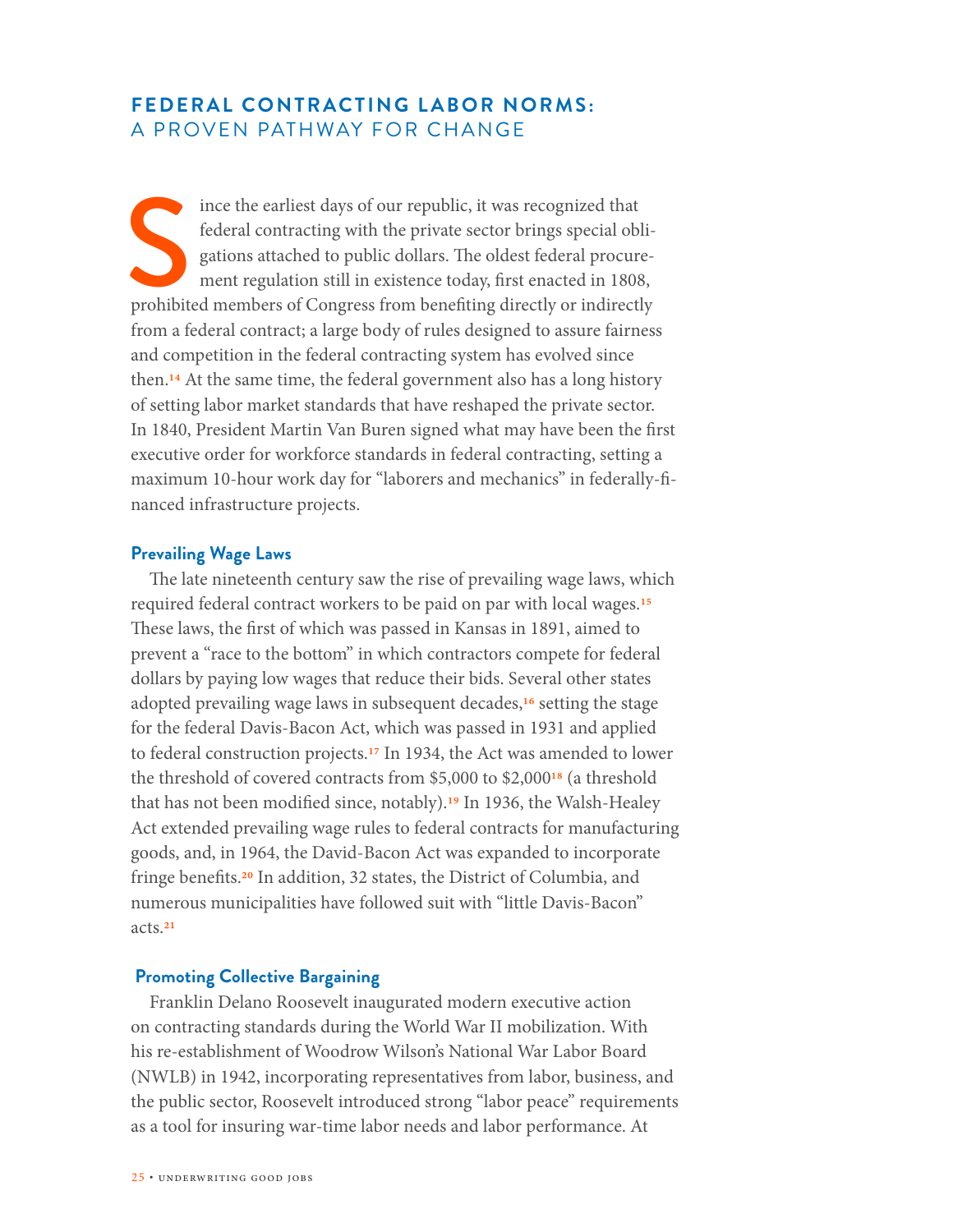#### **Prevailing Wage Law Costs and Effects**

The Davis-Bacon Act has been scruti-<br>
nized intensely, particularly because of its potential costs and effects. The Congressional Budget Office finds that the Act has been successful in raising wages by excluding bad contractors and stabilizing wages in the volatile construction industry. Early studies which compared projects covered by the Davis-Bacon Act to projects that were not covered find an increase of 1.5 to 3 percent in costs. However, more recent studies using regression analyses fail to find a statistically significant cost-effect on the government.

While notable, these recent findings are too limited for modeling purposes when considering the potential cost effects of building a more comprehensive Good Jobs Policy for contracting. Yet the evidence that prevailing wage laws have boosted wages without increasing project costs is instructive for such an analysis. From the standpoint of raising workforce standards, on the other hand, a well-known problem with prevailing wage laws is that, by definition, they mirror private wage trends and therefore are not effective in low-wage sectors of the federal purchasing footprint or in low-wage regions of the country.

the core of these requirements, unions embraced "no strike pledges" in return for "maintenance of membership," which brought millions of new workers into the unions. These federal rules to promote collective bargaining played a large part in the growth of union membership from about 9 million to 15 million by the end of the 1940s, according to one estimate.22

#### **Executive Orders for Racial Inclusion**

Executive Orders were also frequently used as an important tool for strengthening workforce standards, most notably to support racial inclusion in the federal contracting workforce. In 1941, Franklin Delano Roosevelt's Executive Order 8802 prohibited racial discrimination in the federal government and the defense industry.23 In 1943, he expanded the order to include all government contractors.24 In 1951, Harry Truman created an enforcement mechanism for E.O. 8802, and he established the Committee on Government Contract Compliance with Executive Order 10308.25 Two years later, Eisenhower's Executive Order 10479 created the President's Committee on Government Contracts to oversee enforcement.26 Later, John F. Kennedy and then Lyndon Johnson strengthened the anti-discrimination rules with equal opportunity requirements. Executive Order 11246, signed by President Johnson in September 1965, was a landmark order in this history, "prohibit[ing] federal contractors and federally assisted construction contractors and subcontractors, who do over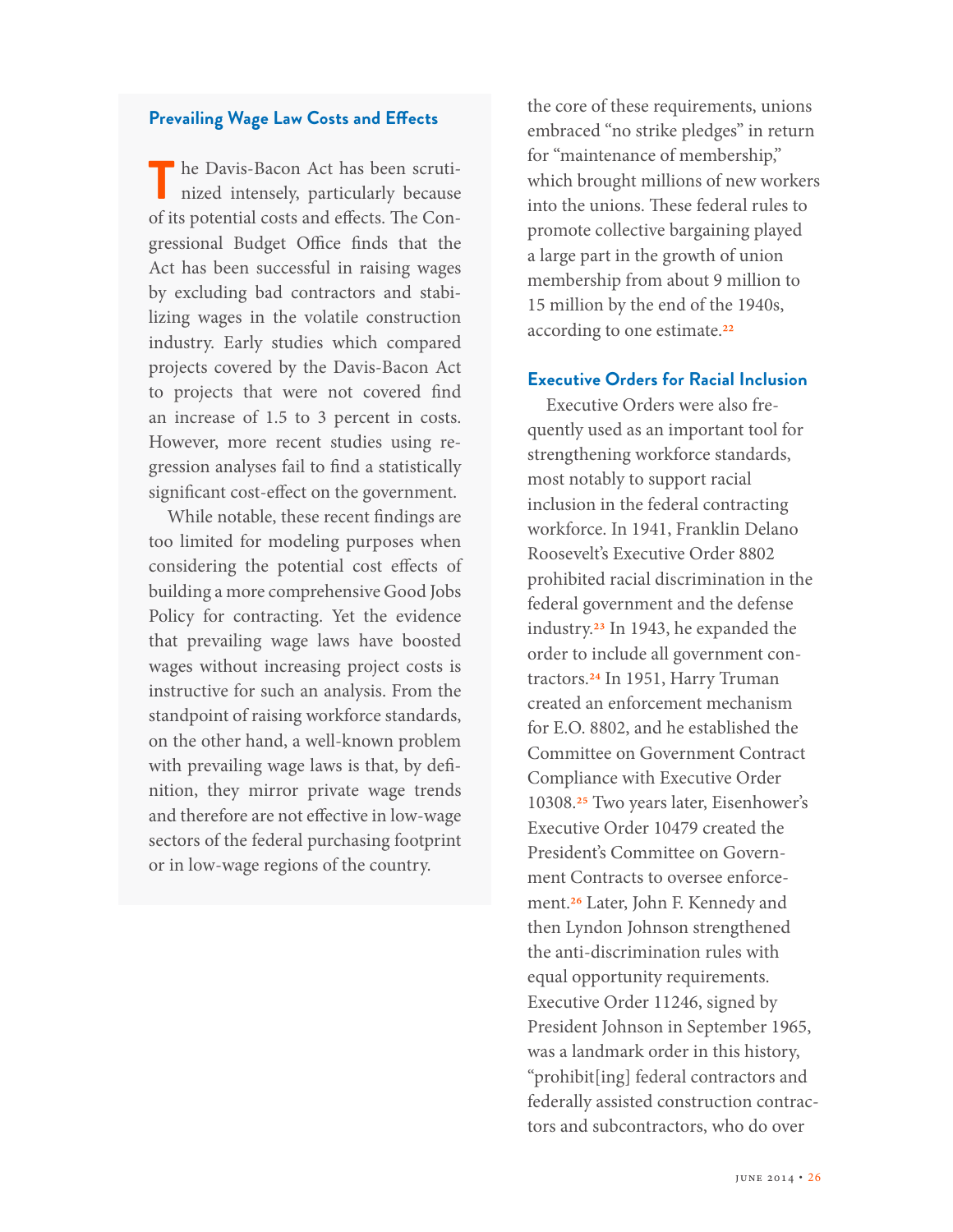\$10,000 in Government business in one year from discriminating in employment decisions on the basis of race, color, religion, sex, or national origin."27 It further required contractors with 50 or more employees and contracts of \$50,000 or more to implement affirmative action plans to increase the participation of minorities and women in the workplace.<sup>28</sup>

This important legacy of executive orders had significant effects in diversifying the federal contracting workforce and likely in fostering upward mobility for women and people of color. In 1970, women accounted for 10.2 percent of officers and managers in firms with federal contracts. By 1993, women accounted for approximately 30 percent of officers and managers, according to Employer Information Report (EEO-1) data.29 A large literature finds that, in the wake of E.O., 11246, federal contractors improved their hiring rates for women and racial minorities much more rapidly than non-contractors did.30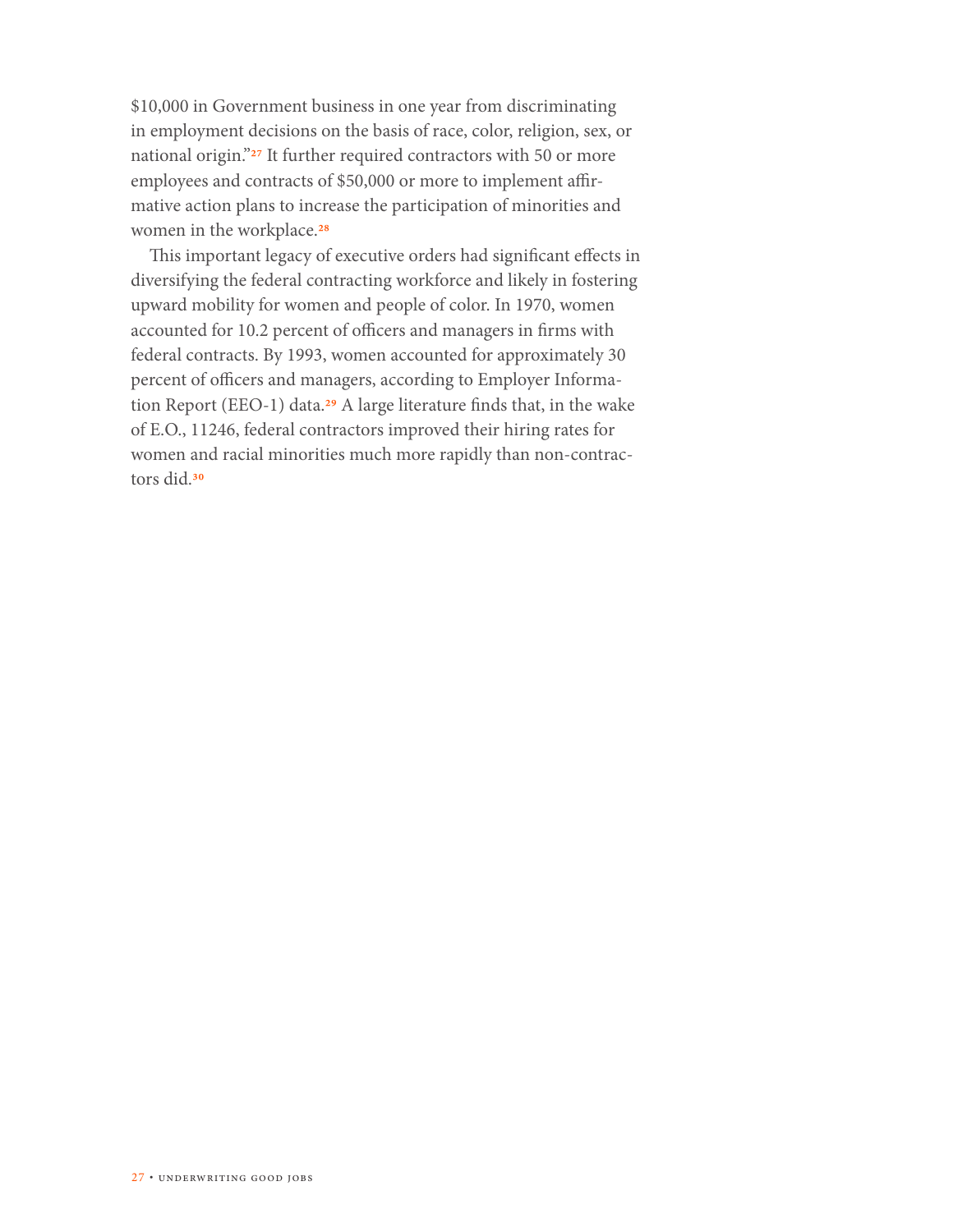# <span id="page-30-0"></span>**THE GROUNDSWELL FOR POLICY ACTION**

ontrasted with the game-changing interventions of the FDR and Johnson periods, federal actions to raise workforce standards in federal purchasing have dwindled in recent decades. States and cities, however have started to of the FDR and Johnson periods, federal actions to raise workforce standards in federal purchasing have dwindled in recent decades. States and cities, however, democratic tool for fostering upward mobility and expanding the middle class.

For example, states and cities are taking steps to promote collective bargaining as an essential part of insuring high-performing contracts. In 2009, Governor David Paterson of New York signed an executive order requiring companies receiving state funding or other forms of state assistance for hotel and convention projects to obtain agreements with unions whereby workers promise not to "strike, boycott or engage in other actions that would disrupt business or deprive the state of revenues," while unions gain "unprecedented leverage to demand right-to-organize provisions," as the New York Times reported.31 Similar agreements have seen a renaissance at the municipal level as well, led by Los Angeles. Recently, the Los Angeles airport commissioners passed a requirement for airport service providers to adopt labor peace agreements, in order to prevent strikes, boycotts and disruptive demonstrations at LAX.<sup>32</sup> Other related provisions include a Los Angeles City ordinance requiring labor peace agreements for concessions at LAX and three other city airports, and a similar ordinance targeting hotels operating on city lands.

Living wage policies are spreading across the country as well, in more than 120 municipalities. While tailored to their localities, living wage ordinances generally cover employees of government contractors, concessionaires, and lessees.33 Some municipalities have also established city-wide minimum wages to supplement the contracting living wage.34 In addition, one state, Maryland, has passed a state-wide living wage.<sup>35</sup> A study of the law finds positive effects: it "increased vendor participation by leveling the playing field," and there is "virtually no evidence" that vendors tried to avoid paying the living wage.<sup>36</sup>

Living wage laws often set a standard for municipal contract employees that far exceeds the federal minimum wage, by as much as 100 percent.37 A survey of 20 cities finds very low compliance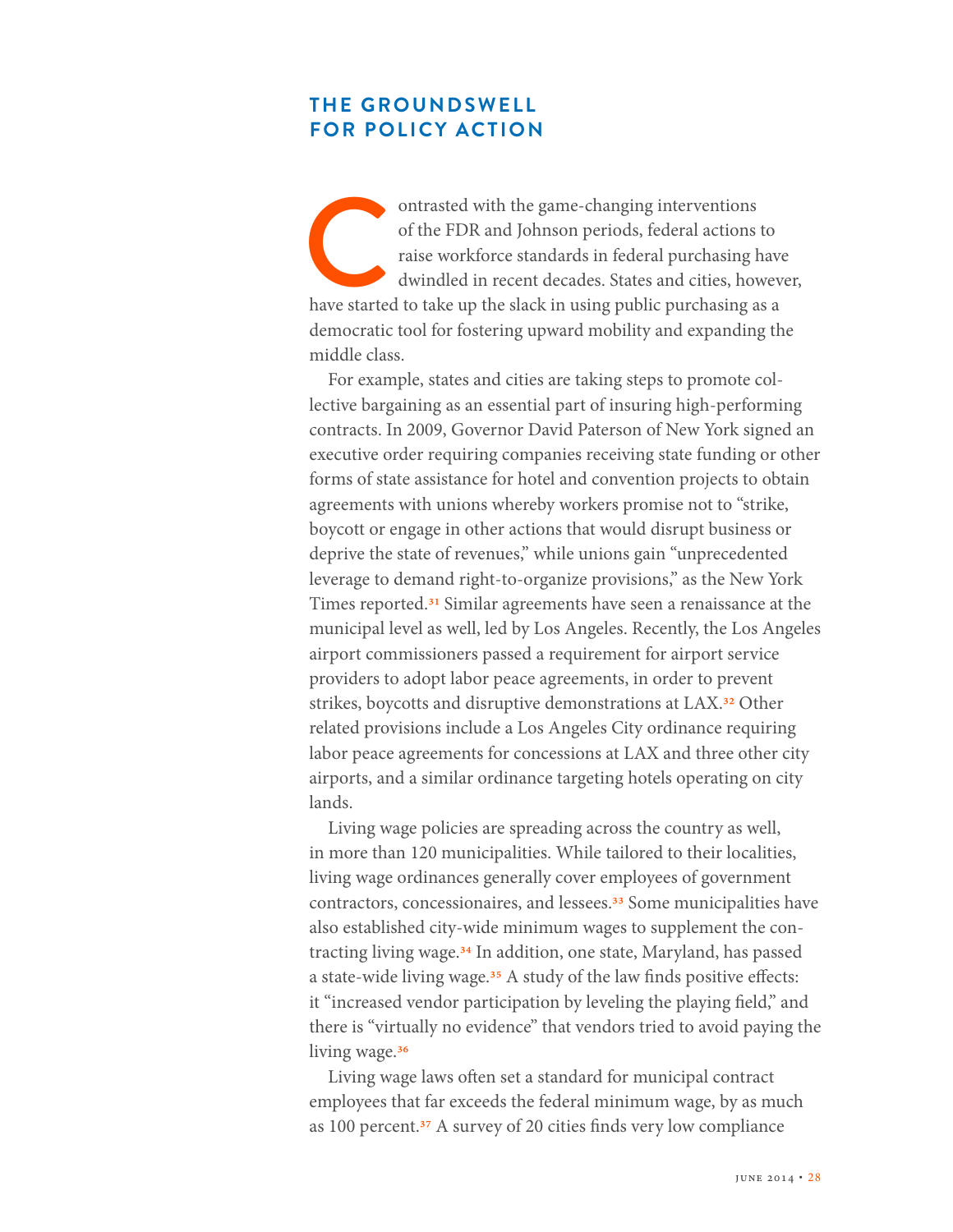costs—0.003% to 0.079% of the localities' total budgets.38 This study has been confirmed by a large literature on the subject, examining a broad swath of municipalities.39 Studies also show that living wage ordinances have little effect on unemployment.40 A study of the Los Angeles living wage ordinance finds that, in addition to benefiting workers, it benefits firms by reducing absenteeism and turnover, and it benefits city government itself by generating higher tax receipts.41

States and localities have also variously instituted "responsible contracting" policies attached to a pre-clearance process. Responsible contracting often includes automatic disqualification of companies with labor law and workplace safety violations, in addition to setting prevailing wage standards, contract time limits, and, in some states, formal remedies to limit privatization of public services, among other interventions.<sup>42</sup> One such law, passed in California in 1999, reviews firms for "violations of laws and regulations, history of suspensions and debarments, past contract performance, financial history and capitalization."43 The California Department of Industrial Relations scores potential contractors on workplace law compliance.44 In addition, CALPERS, the giant California state pension fund, has a strict policy of investing only in responsible contractors.<sup>45</sup> Connecticut, Illinois, Ohio and various municipalities have instituted robust pre-clearance policies, and nearly every state and many municipalities have rules or guidelines for considering qualitative factors (variously defined) when considering which businesses should receive contracts.<sup>46</sup>

These state and local precedents have helped to spur new federal action. In 2009, President Obama signed Executive Order 13495, which gives protections to service contract workers when their employer loses a federal service contract. When the new contractor comes in, the order stipulates that the current workers may not be replaced by new workers unless there is something in their record indicating poor performance or lack of qualifications for the position.<sup>47</sup> More recently, President Obama's signed his much-discussed executive order raising the minimum wage in new federal contracts to \$10.10 per hour. When the minimum wage increase takes effect in 2015, an estimated 200,000 workers will be positively affected.48 Obama also recently signed an executive order to protect federal contract workers from retaliation for inquiring about or discussing compensation,49 and he also signed a Presidential Memorandum instructing the Department of Labor to require federal contractors to submit data on women's pay and thereby encourage compliance with equal pay laws.<sup>50</sup>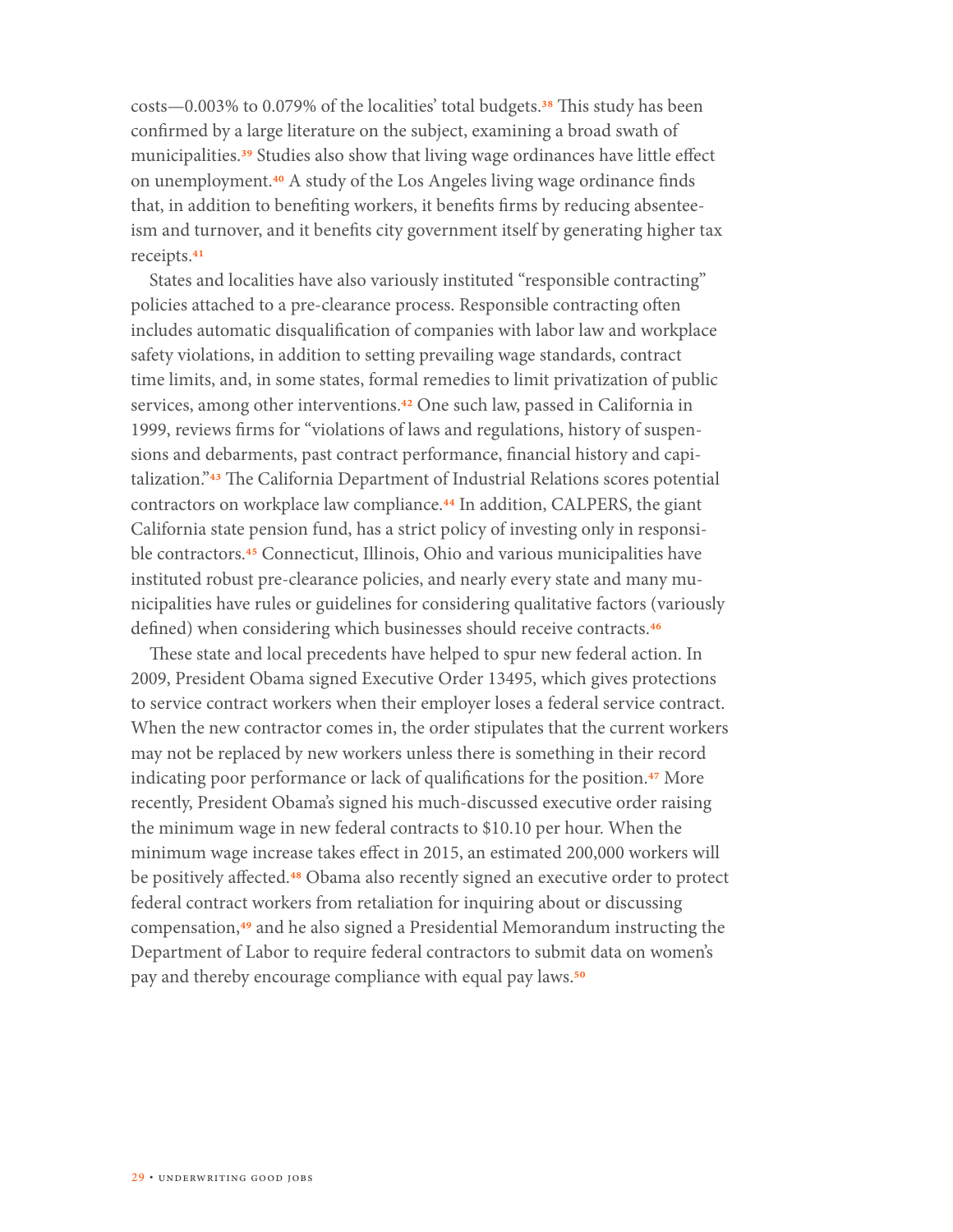# <span id="page-32-0"></span>KEY ELEMENTS OF A GOOD JOBS POLICY FOR OUR FEDERAL PURCHASING FOOTPRINT

e have long understood that federal contracts for the provision of public goods and services should be governed by democratic principles of transparency, competition, and value for taxpayers. At the same time, since Presid the provision of public goods and services should be governed by democratic principles of transparency, competition, and value for taxpayers. At federal construction projects helped to put us on track toward the 8-hour workday, the contracting process has also been understood and extensively utilized as a driver of social change and as a counterweight to discrimination, exploitation, and inequities in the marketplace. Today we have a significant opportunity, and a profound and legitimate need, to more fully harness our federal purchasing power for the benefit of American workers and their families.

Between the burgeoning state and local good jobs policies, and the targeted executive actions we've recently seen in a number of areas, it is fair to say that governments are starting to respond to America's crisis of inequality. But, in their current scope of application and required standards, these actions can only have a small impact on the problem. Much more robust and decisive action is needed where we have the most leverage—our federal purchasing footprint.

 In what follows, we outline a framework of standards comprising a Good Jobs Policy in our federal purchasing footprint, which will improve the lives of millions of American workers at federally-supported firms. We recommend direct intervention by the president, by executive order, to require all purchasing agencies to incorporate higher workforce standards in their procedures for awarding and evaluating contracts and other forms of federal purchasing. In areas where the president may not be able to act directly by executive order, such as health-care purchasing, we recommend that the president propose appropriate alternative mechanisms for these aspects of the federal footprint, if necessary working with Congress and other applicable authorities to establish the alternative mechanisms.<sup>51</sup>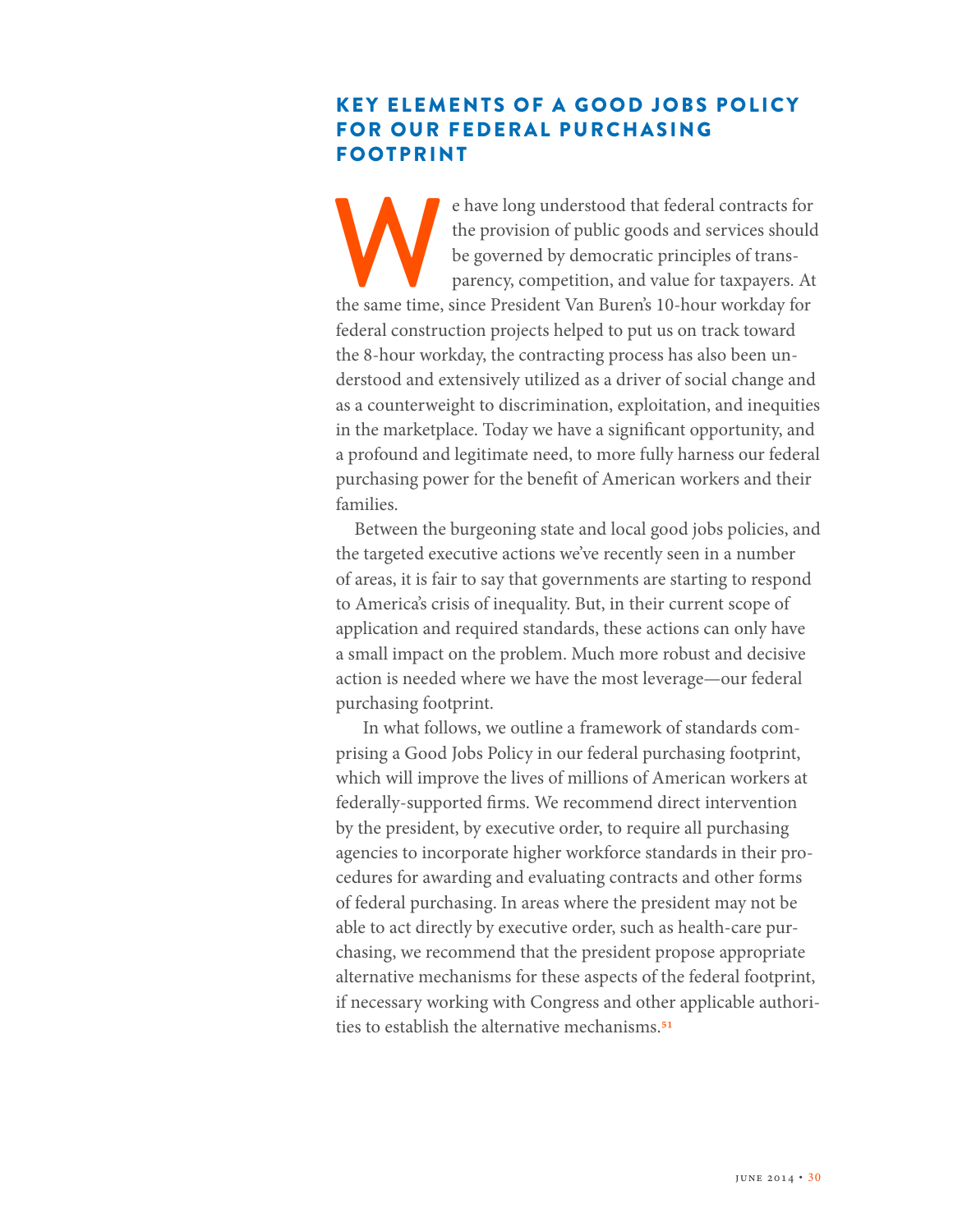The scope of federal purchasing covered by the Good Jobs Policy should include:

- Contracts for goods and services
- Health-care purchasing through Medicare and Medicaid
- Concessions and leasing arrangements in federal facilities, parks, and other properties
- Certain grants-in-aid to states, in particular for highway construction and child nutrition programs

The Good Jobs Policy should incentivize and reward employers who adopt the highest employment standards, including:

- **Respecting employees' right to bargain collectively with their employers,** without being forced to take strike action to win better wages and conditions.
- **Offering living wages and decent benefits,** including health care and paid leave for sickness and caregiving, and offering fair work schedules that are predictable and stable.
- **Demonstrating an exemplary standard of compliance with workplace protection laws,** including laws governing wages, hours, health, and safety, as well as other applicable business regulations.
- **Limiting excessive executive pay***:* a strong preference should be given to firms with CEO/median pay ratios below 50-to-1; in addition, the current cap on federal contract funds applicable for executive salaries should be substantially reduced.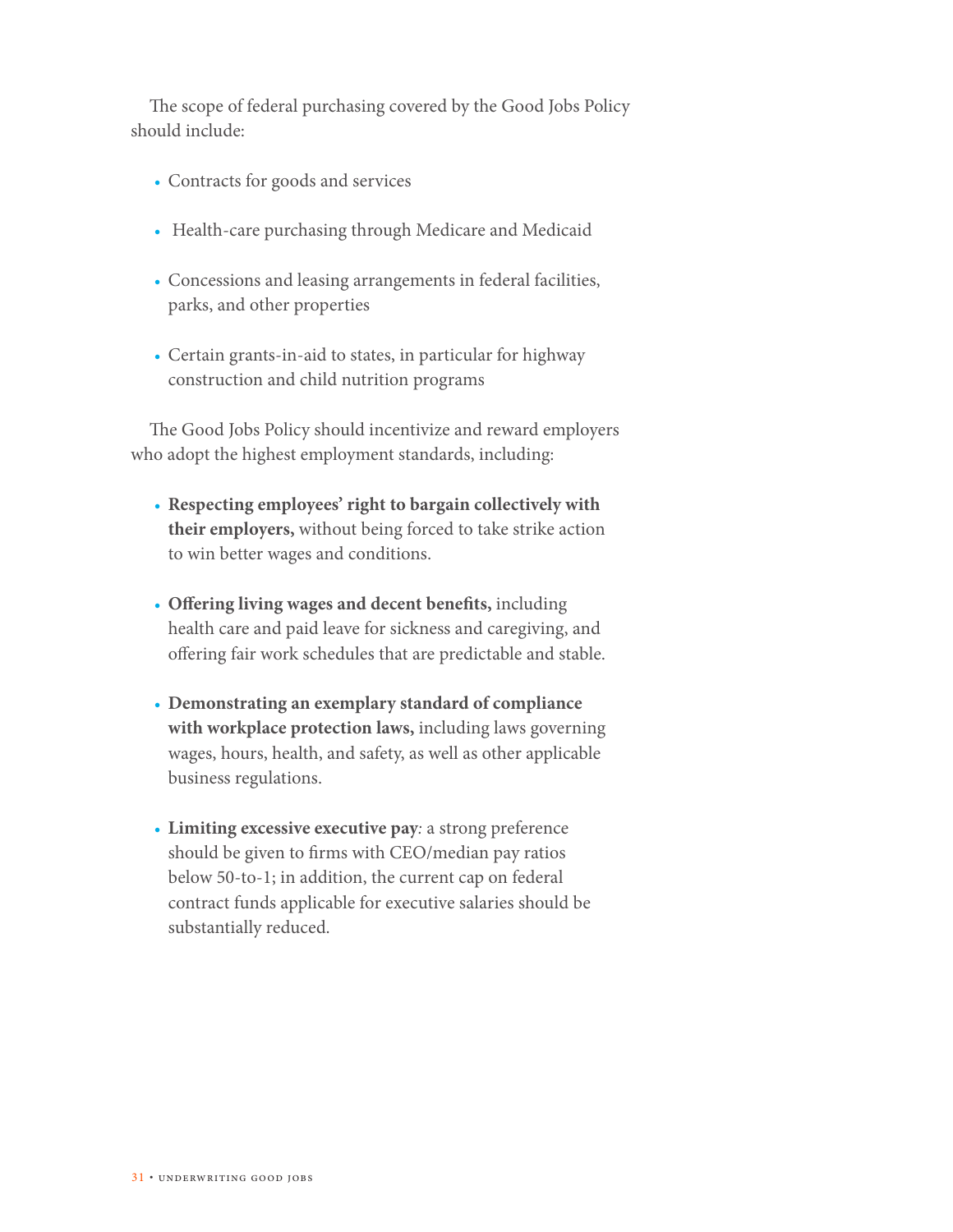# <span id="page-34-0"></span>CONCLUSION

I am the n a time when our middle class is shrinking and upward mobility is stalled for millions of working Americans, our federal government can and should do more to support working families, yet the evidence we detail here shows that the opposite is the case. More than 8 million employees of firms that do significant business with the federal government have poor quality jobs that leave them well-short of a middle class living standard. On average, these firms get 29 percent of their revenue from the federal government, which means that our tax dollars are helping to create these low-wage jobs on a massive scale. Notably, 70 percent of the federally-subsidized low-wage jobs are held by women, and 45 percent are held by people of color, which exceeds the low-wage employment rates of women and people of color in the economy as a whole.

In previous times of economic and social crisis, national leaders understood that federal purchasing power should be used for the common good. Millions of good jobs were created when President Roosevelt established collective bargaining requirements for federal contracts during World War II, and President Johnson's rules for affirmative action in federal contracts helped to lift millions of women and people of color into the middle class. Today, tens of millions of Americans are facing a crisis of living standards unlike any since the Great Depression, requiring a similarly bold course of action with our federal purchasing dollars.

States and localities are trying to do their part by attaching living wage and collective bargaining requirements to their contracting dollars. But only a small fraction of the U.S. workforce is benefiting from these scattered requirements. In an era of political polarization and policy gridlock on workforce issues, only the federal government's purchasing power has the reach and scale to make a truly significant difference, proportionate to the need. As we demonstrate here, a Good Jobs Policy for our federal purchasing footprint will help put 8 million working households and twenty million people on a pathway to the middle class. This is the policy we need, a cornerstone for rebuilding the middle class.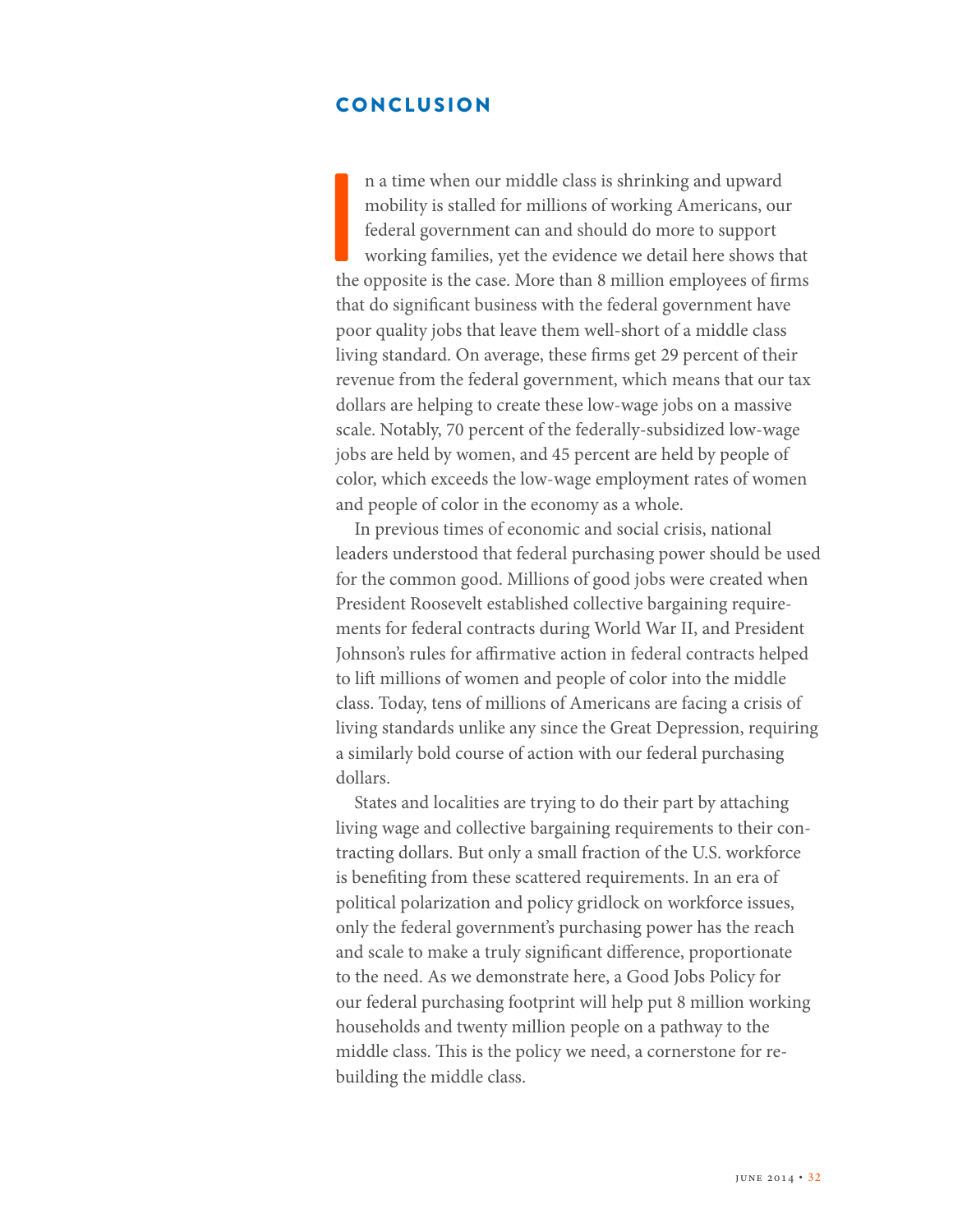# <span id="page-35-0"></span>**APPENDIX: METHODOLOGY**

Observe the data for this report, we undertook two magroups of estimates: calculating the characteristics (size, income distribution, etc.) of the federally-supported prives sector workforce, and projecting the effects of o produce the data for this report, we undertook two major groups of estimates: calculating the characteristics (size, income distribution, etc.) of the federally-supported private sector workforce, and projecting the effects of our proposed Because the federal government does not compile statistics on the federally-funded private sector workforce, we instead estimated its composition using the process outlined below.

#### **The Federally-Supported Workforce**

#### *Contracting-Supported Workforce*

First, we obtained data from USASpending.gov on all federal contracts, which totaled \$461 billion in FY2013.52 We then eliminated any contract that was either performed outside of the U.S. or did not have a private industry NAICS code, leaving us with \$439 billion in of federal contracts performed within the U.S. and that pertained to private industry. This data included numbers on the annual revenue and employment of the firm performing the contract as well as a NAICS code designating the primary industry in which the work was performed, allowing us to produce our estimates. After cleaning and updating the annual revenue and employment figures, we calculated the total revenue from federal contracting and the share of annual revenue it comprised for each firm. We then eliminated firms that received less than 10% of their revenue from federal contracting, leaving us with "federally-supported" firms who would have a significant incentive to meet our proposed Good Jobs standards.

We then merged the NAICS codes, employment, and revenue share data with 2012 data on gross output and earnings by NAICS industry from the Occupational Employment Survey of the Bureau of Labor Statistics (BLS).<sup>53</sup> We then assumed that, by industry, workers in federally-supported firms have similar wage distributions to the rest of that private sector industry to generate earnings distributions for the federally-supported workforce. To estimate federally-supported employment by industry, we divided each federally-supported firm's employment among industries by the share of its total federal contracting that each industry it did federal contracting business in made up. We then calculated the overall earnings distribution of the contracting-supported workforce through a weighted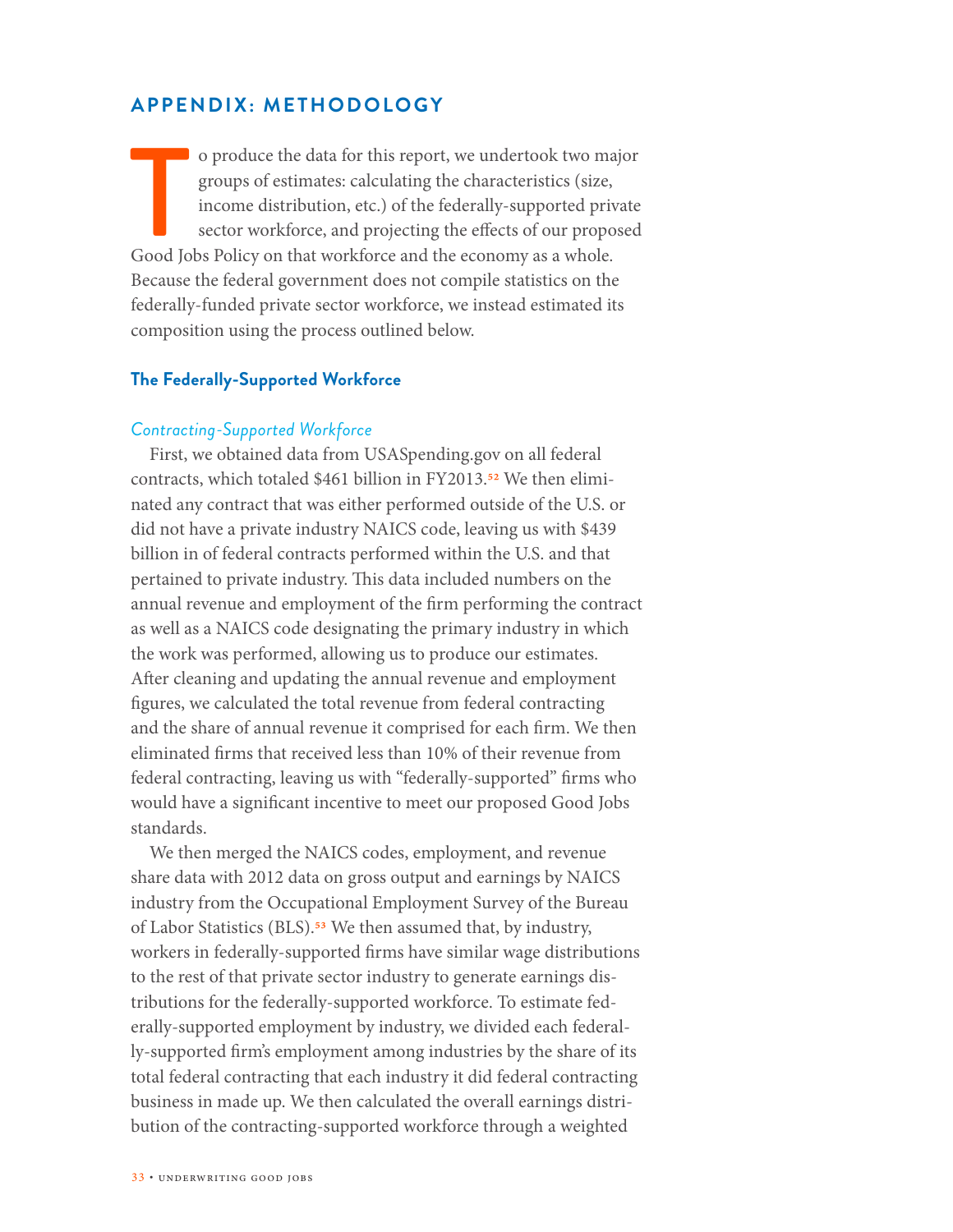average, weighted by each industry's share of total contracting.

#### *Medicare-Supported Workforce*

Here, we used data from the Centers for Medicare and Medicaid Services on U.S. health expenditures by service category and source of funds,54 from which we calculated Medicare's share of total spending in each major service category, and again considered any service category where Medicare spending accounted for 10 percent or more of the total. Because we needed to match these service categories to NAICS industries to analyze them, we limiting our analysis to four major service categories—Nursing and Residential Care Facilities, Home Health Care Services, Private Hospitals, and Prescription Drug Expenditures—that matched NAICS industries. These four service categories account for the majority of Medicare spending: two-thirds of the \$572 billion in Medicare expenditures in 2012. We then used the BLS data on earnings and employment for these four subsectors/industries to generate our estimates.

#### *Fiscal and Economic Impacts*

To estimate the impact of the proposed policy, we examined wage differences for some of the most common low- and medium-wage occupations<sup>55</sup> between competing employers.<sup>56</sup> We found that for low-paid occupations—those with average pay of \$12 per hour or less, such as cashiers, sales associates, pharmacy technicians, and customer service representatives—the highest-paying companies pay an average of 22 percent more than the lowest-paying firms across the occupations we examined. Based on this analysis, we adopt the conservative estimate that implementing the policy will result in a 20 percent raise for workers earning below or at the private-sector median of \$15.84, and a smaller raise for those earning between \$15.84 and \$19 per hour. We assume the largest raises for workers at or below the median because the policy awards bidding preference to the firms with, among other factors, the highest median wages; thus, firms with lower wages will give raises to its employees earning less than the median in order to raise its overall median and thus be competitive for contracts. We assume smaller raises for workers earning somewhat above the median because of "spillover effects," where companies give smaller raises to workers earning just above the affected workers to maintain internal pay ladders, similar to the effect observed when the minimum wage is increased.<sup>57</sup> These percentages and cutoffs generate our estimates of 8.3 million affected workers and \$34.1 billion in increased wages.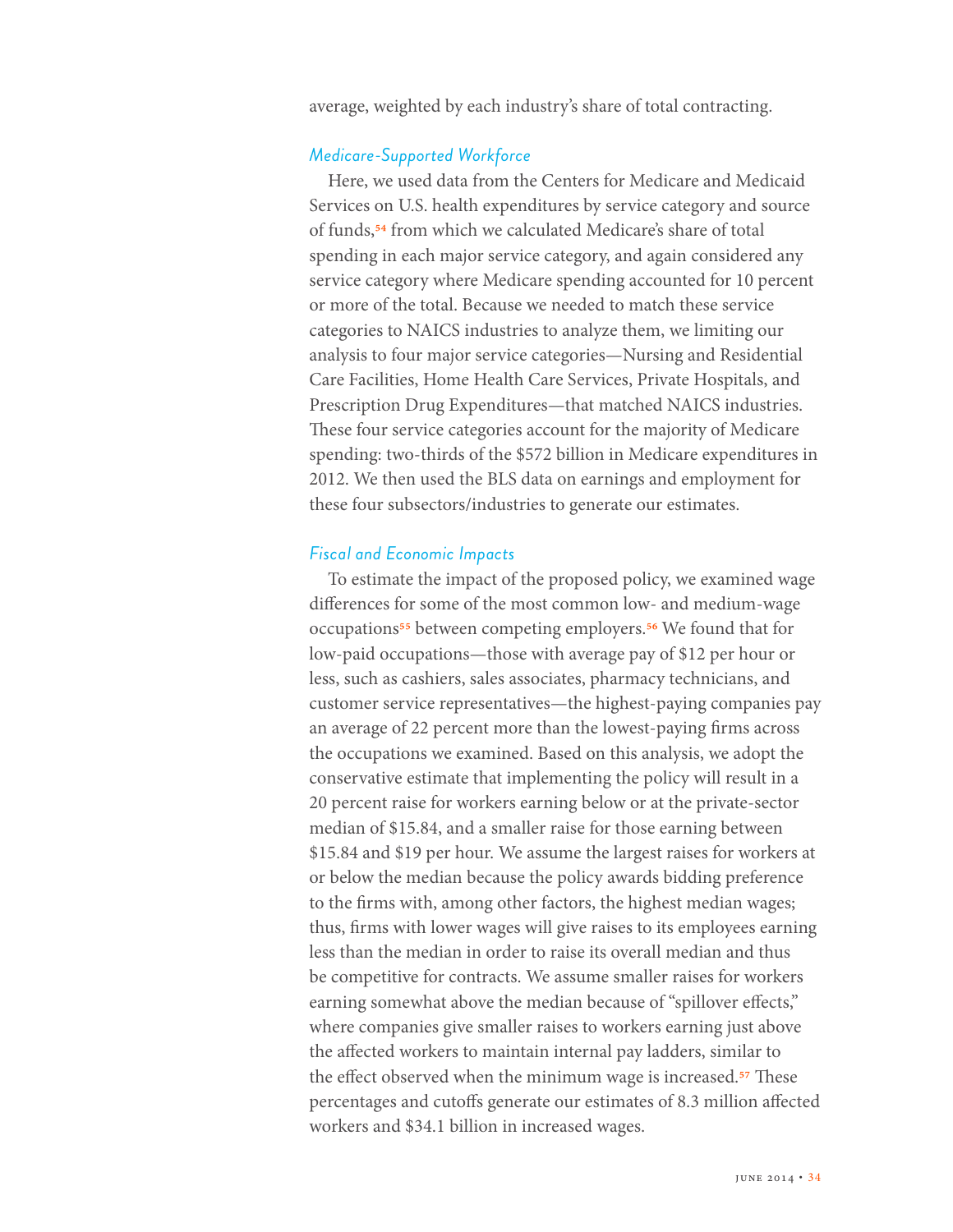To calculate the effect on GDP of these higher wages, we follow the methodology our colleague Catherine Ruetschlin developed for our study *[Retail's Hidden Potential](http://www.demos.org/sites/default/files/publications/RetailsHiddenPotential.pdf)*,58 making the assumption that the wage increases are not passed on to consumers as higher prices. To generate estimated income tax revenue, we assume that the additional GDP is taxed at a 20 percent rate (i.e. half in the 15 percent bracket and half in the 25 percent bracket). Calculating the savings for the major federal safety net programs—the Supplemental Nutrition Assistance Program (SNAP), Medicaid, and the Earned Income Tax Credit (EITC)—was a multi-step process. First, since our federally-supported workers are all employed private-sector workers, we used American Community Survey microdata<sup>59</sup> to calculate the share of adults employed in the private sector and earning less than \$20.48 per hour<sup>60</sup> who were enrolled in SNAP and Medicaid by the type of household they belong to: married couple, single male-headed, single female-headed, or non-family (i.e. single). We obtained equivalent data on EITC recipiency by household type from a recent study by the Richmond Federal Reserve.<sup>61</sup> Then, using our ACS calculations of the share of working private sector-employed adults that are part of each type of household, we estimated the overall share of the federally-supported workforce receiving each type of benefit. Then, using ACS-derived estimates of the average household size for each household type along with average per-person benefit for SNAP<sup>62</sup> and the EITC<sup>63</sup> (by household type) and Medicaid's average cost per type of beneficiary,<sup>64</sup> we calculated the total spending on federally-supported workers and their families for each safety net program. Finally, because our data would not allow us to estimate the precise number of households who would be lifted out of program eligibility by the policy's 20 percent raise, we assumed that, for the affected workers, it leads to a 75 percent reduction in Medicaid and SNAP spending and a 50 percent reduction in the EITC's budgetary impact (because of the EITC's higher income eligibility threshold).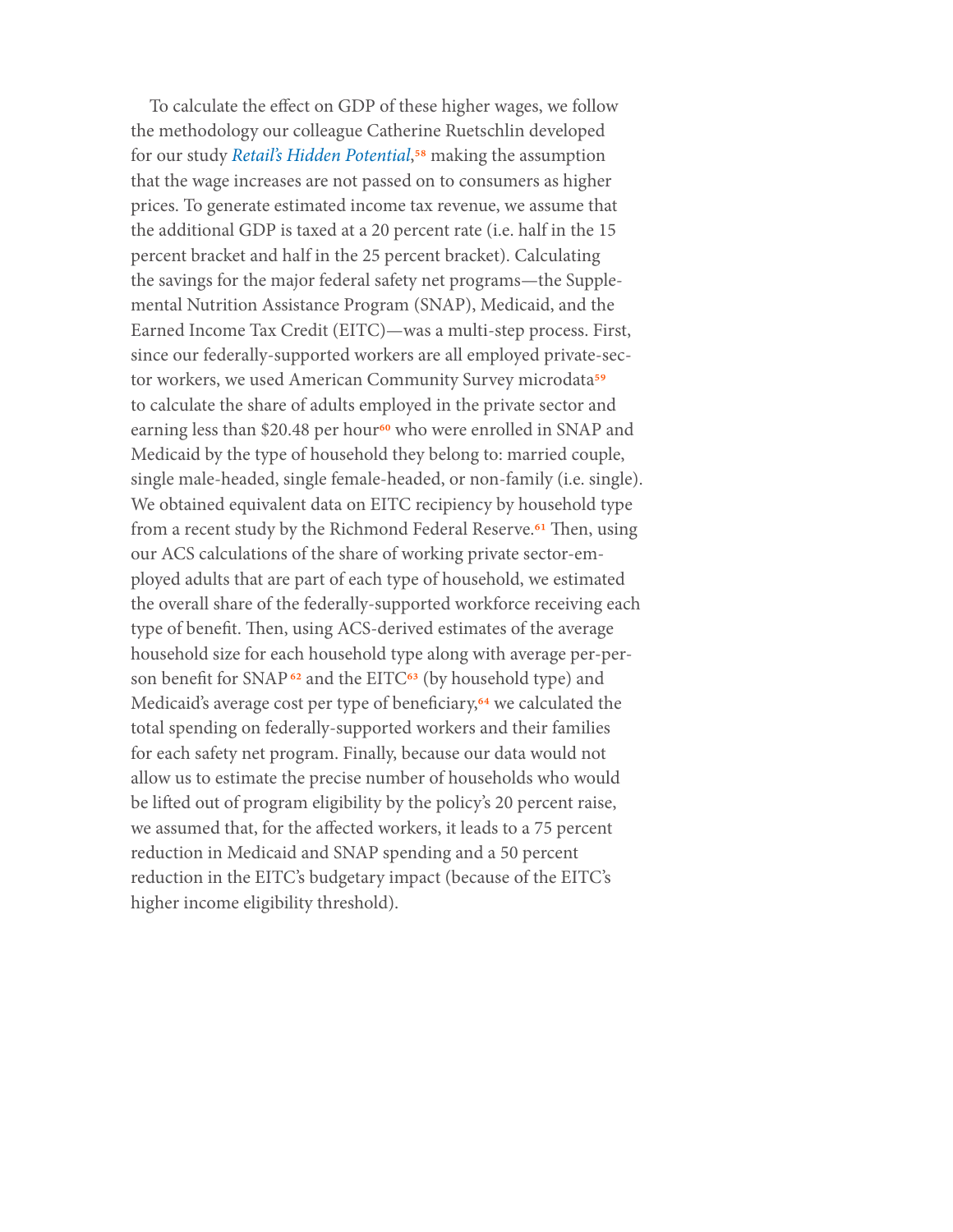# ENDNOTES

- 1. See Congressional Budget Office, *What Accounts for the Slow Growth of the Economy After the Recession?*, November 2012, pp. 6-8, available at [http://www.cbo.gov/sites/default/files/cbofiles/attachments/43707-](http://www.cbo.gov/sites/default/files/cbofiles/attachments/43707-slowrecovery.pdf) [SlowRecovery.pdf.](http://www.cbo.gov/sites/default/files/cbofiles/attachments/43707-slowrecovery.pdf)
- 2. See Amy Traub and Robert Hiltonsmith, *Underwriting Bad Jobs*, Dēmos, May 8, 2013, available at [http://www.](http://www.demos.org/publication/underwriting-bad-jobs-how-our-tax-dollars-are-funding-low-wage-work-and-fueling-inequali) [demos.org/publication/underwriting-bad-jobs-how-our-tax-dollars-are-funding-low-wage-work-and-fueling](http://www.demos.org/publication/underwriting-bad-jobs-how-our-tax-dollars-are-funding-low-wage-work-and-fueling-inequali)[inequali](http://www.demos.org/publication/underwriting-bad-jobs-how-our-tax-dollars-are-funding-low-wage-work-and-fueling-inequali).
- 3. See Robert Hiltonsmith and Amy Traub, *Underwriting Executive Excess*, Dēmos, September 24, 2013, available at <http://www.demos.org/publication/underwriting-executive-excess-0>.
- 4. This is the same methodology we used to estimate federally-funded private sector employment in the first report in the series, *Underwriting Bad Jobs*.
- 5. For example, on the crisis in college affordability, see Dēmos's report *The Great Cost-Shift: How Higher Education Cuts Undermine the Future Middle Class*, April 12, 20012, available at [http://www.demos.org/publication/great](http://www.demos.org/publication/great-cost-shift-how-higher-education-cuts-undermine-future-middle-class)[cost-shift-how-higher-education-cuts-undermine-future-middle-class](http://www.demos.org/publication/great-cost-shift-how-higher-education-cuts-undermine-future-middle-class).
- 6. See Emmanuel Saez, "Striking it Richer: The Evolution of Top Incomes in the United States," September 3, 2013, [http://eml.berkeley.edu/~saez/saez-UStopincomes-2012.pdf.](http://eml.berkeley.edu/~saez/saez-ustopincomes-2012.pdf)
- 7. See CNN/ORC, February 2, 2014, available at <http://cnnpoliticalticker.files.wordpress.com/2014/02/rel3d.pdf>. We draw on data available at Payscale.com.
- 9. See Carl Shapiro and Joseph E. Stiglitz, "Equilibrium Unemployment as a Worker Discipline Device," *American Economic Review*, Vol. 74, No. 3.(1984), pp. 433-444; George A. Akerlof, "Labor Contracts as Partial Gift Exchange," *Quarterly Journal of Economics*, Vol. 97, No. 4 (1982), pp. 543-569; James B. Rebitzer and Lowell J. Taylor, "The Consequences of Minimum Wage Laws: Some New Theoretical Ideas," *Journal of Public Economics*, Vol. 56, No. 2 (1995), pp. 245-255; Christopher Niedt, Greg Ruiters, Dana Wise, and Erica Schoenberge, "The Effects of the Living Wage in Baltimore," Economic Policy Institute, February 1999, available at [http://epi.3cdn.](http://epi.3cdn.net/63b7cb4cbcf2f33b2d_w9m6bnks7.pdf) [net/63b7cb4cbcf2f33b2d\\_w9m6bnks7.pdf](http://epi.3cdn.net/63b7cb4cbcf2f33b2d_w9m6bnks7.pdf).
- 10. See Mark Brenner and Stephanie Luce, "Living Wage Laws in Practice," Political Economy Research Institute, 2005, available at [http://www.peri.umass.edu/fileadmin/pdf/research\\_brief/RR8.pdf;](http://www.peri.umass.edu/fileadmin/pdf/research_brief/rr8.pdf) but also see this study of Maryland's living wage law, Michael C. Rubenstein, "Impact of the Maryland Living Wage," Deparment of Legislative Services, December 2008, available at [http://www.chamberactionnetwork.com/documents/](http://www.chamberactionnetwork.com/documents/livingwage.pdf) [LivingWage.pdf,](http://www.chamberactionnetwork.com/documents/livingwage.pdf) which finds increased costs of 9-17 percent passed on to government.
- 11. Authors' calculations from St. Louis Fed, FRED database.
- 12. Authors' calculations from St. Louis Fed, FRED database and BLS data.
- 13. See Robert Hiltonsmith and Amy Traub, *Underwriting Executive Excess*, Dēmos, September 24, 2013, available at [http://www.demos.org/publication/underwriting-executive-excess-0.](http://www.demos.org/publication/underwriting-executive-excess-0) In the brief, we calculated \$7-\$7.65 billion in savings from lowering the cap from the then-current level of \$750,000 to \$230,700. We adjusted the estimate for the current cap based on "'Defense Contractors: Information on the Impact of Reducing the Cap on Employee Compensation Costs," United States Government Accountability Office, June 2013, available at http:// www.gao.gov/products/gao-13-566.
- 14. See Sandy Keeney, "Foundations of Federal Contracting," *Journal of Contract Management*, Summer 2007, available at [http://www.ago.noaa.gov/acquisition/docs/foundations\\_of\\_contracting\\_with\\_the\\_federal\\_](http://www.ago.noaa.gov/acquisition/docs/foundations_of_contracting_with_the_federal_government.pdf) [government.pdf.](http://www.ago.noaa.gov/acquisition/docs/foundations_of_contracting_with_the_federal_government.pdf)
- 15. See William G. Whittaker, *Davis-Bacon: The Act and the Literature*, Congressional Research Service, November 13, 2007, available at [http://digital.library.unt.edu/ark:/67531/metadc26061/m1/1/high\\_res\\_d/94-](http://digital.library.unt.edu/ark:/67531/metadc26061/m1/1/high_res_d/94-908_2007nov13.pdf) [908\\_2007Nov13.pdf](http://digital.library.unt.edu/ark:/67531/metadc26061/m1/1/high_res_d/94-908_2007nov13.pdf).
- 16. *Ibid.*
- 17. *Ibid.*
- 18. *Ibid.*
- 19. See CBO, *Modifying the Davis-Bacon Act* (1983); Department of Labor, "What are the Davis-Bacon and Related Acts?," available at [http://www.dol.gov/whd/programs/dbra/whatdbra.htm.](http://www.dol.gov/whd/programs/dbra/whatdbra.htm)
- 20. See Whittaker (2007).
- 21. See Sarah Glassman, Michael Head, David G. Tuerck and Paul Bachman, *The Federal Davis-Bacon Act: The Prevailing Mismeasure of Wages*, The Beacon Hill Institute, February 2008 available at [http://www.beaconhill.org/](http://www.beaconhill.org/bhistudies/prevwage08/davisbaconprevwage080207final.pdf) [BHIStudies/PrevWage08/DavisBaconPrevWage080207Final.pdf.](http://www.beaconhill.org/bhistudies/prevwage08/davisbaconprevwage080207final.pdf)
- 22. See Steve Fraser, "The Good War and the Workers," *The American Prospect*, October 22, 2009, available at [http://](http://prospect.org/article/good-war-and-workers-0) [prospect.org/article/good-war-and-workers-0](http://prospect.org/article/good-war-and-workers-0).
- 23. See Office of Federal Contract Compliance Programs (OFCCP), "History of Executive Order 11246," Department of Labor, available at [http://www.dol.gov/ofccp/about/History\\_EO11246.htm.](http://www.dol.gov/ofccp/about/history_eo11246.htm)
- 24. See Office of Federal Contract Compliance Programs (OFCCP), "Compliance Assistance Executive Order 11246," Department of Labor, available at [http://www.dol.gov/ofccp/regs/compliance/ca\\_11246.htm](http://www.dol.gov/ofccp/regs/compliance/ca_11246.htm).
- 25. See Office of Federal Contract Compliance Programs (OFCCP), "History of Executive Order 11246,"
- Department of Labor, available at [http://www.dol.gov/ofccp/about/History\\_EO11246.htm.](http://www.dol.gov/ofccp/about/history_eo11246.htm) 26. *Ibid.*
- 27. See Office of Federal Contract Compliance Programs (OFCCP), "Compliance Assistance Executive Order 11246," Department of Labor, available at [http://www.dol.gov/ofccp/regs/compliance/ca\\_11246.htm](http://www.dol.gov/ofccp/regs/compliance/ca_11246.htm).
- 28. See Office of Federal Contract Compliance Programs (OFCCP), "Facts on Executive Order 11246 Affirmative Action," Department of Labor, January 4, 2002, available at [http://www.dol.gov/ofccp/regs/compliance/aa.htm.](http://www.dol.gov/ofccp/regs/compliance/aa.htm) 29. *Ibid.*
- 30. See Jonathan S. Leonard, "The Impact of Affirmative Action on Employment," *Journal of Labor Economics*, Vol. 2, No. 4 (1984), pp. 439-463, available at [http://isites.harvard.edu/fs/docs/icb.topic542908.files/Leonard%20](http://isites.harvard.edu/fs/docs/icb.topic542908.files/leonard%25201984.pdf) [1984.pdf](http://isites.harvard.edu/fs/docs/icb.topic542908.files/leonard%25201984.pdf); Kenneth Y. Chay, "The Impact of Federal Civil Rights Policy on Black Economic Progress," *Industrial and Labor Relations Review*, Vol. 51, No. 4 (1998), pp. 608-632, available at [http://isites.harvard.edu/fs/docs/](http://isites.harvard.edu/fs/docs/icb.topic185351.files/chay.pdf) [icb.topic185351.files/chay.pdf](http://isites.harvard.edu/fs/docs/icb.topic185351.files/chay.pdf); Johnathan Leonard, "The Impact of Affirmative Action Regulation and Equal Employment Law on Black Employment," *The Journal of Economic Perspectives,* Vol. 4, No 4., (1990), pp. 47-63 available at<http://isites.harvard.edu/fs/docs/icb.topic185351.files/leonard2.pdf>; Charles Brown, "The Federal Attack on Labor Market Discrimination: The Mouse That Roared?," National Bureau of Economic Research, May 1981, available at [http://www.nber.org/papers/w0669.pdf?new\\_window=1;](http://www.nber.org/papers/w0669.pdf?new_window=1) John J. Donohue III and James Heckman, "Continuous Versus Episodic Change: The Impact of Civil Rights Policy on the Economic Status of Blacks," *Journal of Economic Literature*, Vol. 29, No. 4, (1991), pp. 1603-1643, available at [http://www2.econ.](http://www2.econ.iastate.edu/classes/econ321/orazem/heckman_donohue.pdf) [iastate.edu/classes/econ321/orazem/heckman\\_donohue.pdf](http://www2.econ.iastate.edu/classes/econ321/orazem/heckman_donohue.pdf).
- 31. See New York Governor Office, "Governor Paterson Announces Deal on Critical Investment," June 3, 2009, available at [http://www.governor.ny.gov/archive/paterson/press/press\\_0603094.html;](http://www.governor.ny.gov/archive/paterson/press/press_0603094.html) Nicholas Confessore,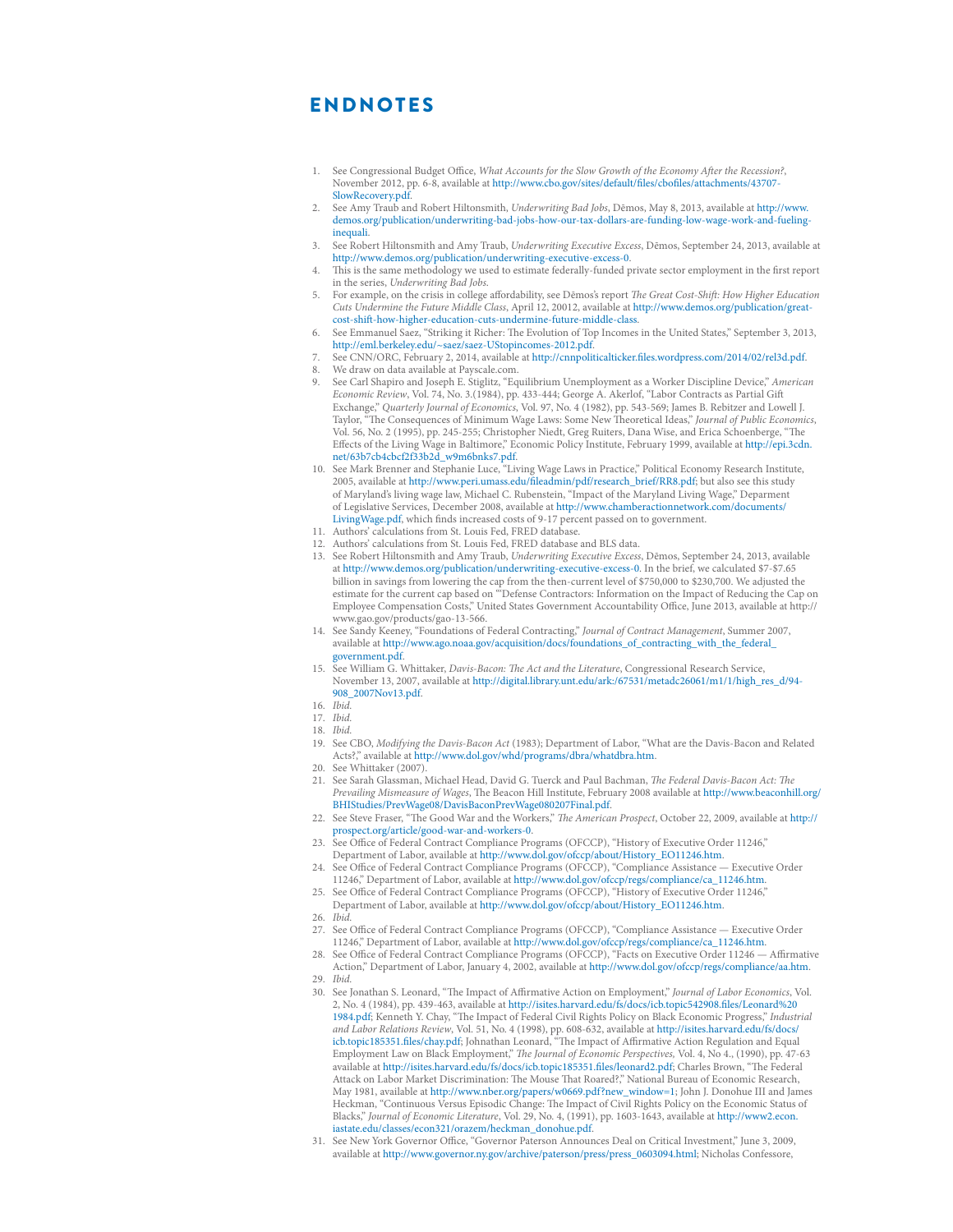"Paterson's Order Will Help Unions Trying to Organize," *New York Times*, May 3, 2009, available at [http://www.](http://www.nytimes.com/2009/05/04/nyregion/04labor.html) [nytimes.com/2009/05/04/nyregion/04labor.html.](http://www.nytimes.com/2009/05/04/nyregion/04labor.html)

- 32. See Dan Weikel, "LAX service companies to face labor peace requirement," *Los Angeles Times*, May 5, 2014, available at<http://www.latimes.com/local/la-me-lax-labor-rules-20140506-story.html>.
- 33. National Employment Law Project (NELP), "Living Wage Laws," available at [http://www.nelp.org/content/](http://www.nelp.org/content/content_issues/category/living_wage_laws/) [content\\_issues/category/living\\_wage\\_laws/](http://www.nelp.org/content/content_issues/category/living_wage_laws/).

34. *Ibid.*

- 35. See Annette Bernhardt, *The Role of Labor Market Regulation in Rebuilding Economic Opportunity in the U.S.*, Roosevelt Institute*,* March 25, 2014, available at [http://rooseveltinstitute.org/sites/all/files/Bernhardt.Future%20](http://rooseveltinstitute.org/sites/all/files/bernhardt.future%2520of%2520work.the%2520role%2520of%2520labor%2520regulation%2520in%2520rebuilding%2520opportunity.pdf) [of%20Work.The%20Role%20of%20Labor%20Regulation%20in%20Rebuilding%20Opportunity.pdf](http://rooseveltinstitute.org/sites/all/files/bernhardt.future%2520of%2520work.the%2520role%2520of%2520labor%2520regulation%2520in%2520rebuilding%2520opportunity.pdf).
- 36. See Michael C. Rubenstein, "Impact of the Maryland Living Wage," Department of Legislative Services, December 2008, available at [http://www.chamberactionnetwork.com/documents/LivingWage.pdf.](http://www.chamberactionnetwork.com/documents/livingwage.pdf)
- 37. See Mark Brenner, Jeannette Wicks-Lim and Robert Pollin, "Measuring the Impact of Living Wage Laws: A Critical Appraisal of David Neumark's How Living Wage Laws Affect Low-Wage Workers and Low-Income Families," Political Economy Research Institute, October 1, 2002, available at [http://www.peri.umass.edu/236/](http://www.peri.umass.edu/236/hash/8e2bab4488/publication/55/) [hash/8e2bab4488/publication/55/](http://www.peri.umass.edu/236/hash/8e2bab4488/publication/55/).
- 38. See Andrew Elmore, *Living Wage Laws & Communities: Smarter Economic Development, Lower than Expected Costs*, Brennan Center for Justice, November 2003, available at [http://www.brennancenter.org/sites/default/files/](http://www.brennancenter.org/sites/default/files/legacy/d/elmore_report.pdf) [legacy/d/elmore\\_report.pdf](http://www.brennancenter.org/sites/default/files/legacy/d/elmore_report.pdf).
- 39. See Jeff Chapman and Jeff Thompson, *The Economic Impact of Local Living Wages*, Economic Policy Institute, February 15, 2006, available at <http://www.epi.org/publication/bp170/>.
- 40. See Niedt (1999); William T. Lester and Ken Jacobs, *Creating Good Jobs in Our Communities*, Center for American Progress, November 2010, available at [http://www.americanprogressaction.org/wp-content/uploads/](http://www.americanprogressaction.org/wp-content/uploads/issues/2010/11/pdf/living_wage.pdf) [issues/2010/11/pdf/living\\_wage.pdf](http://www.americanprogressaction.org/wp-content/uploads/issues/2010/11/pdf/living_wage.pdf); Michael Reich, Peter Hall and Ken Jacobs, "Living Wage Policies at the San Francisco Airport: Impacts on Workers and Businesses," *Industrial Relations*, Vol. 44, No. 1, pp. 106–138, (2005), available at [http://onlinelibrary.wiley.com/doi/10.1111/j.0019-8676.2004.00375.x/abstract.](http://onlinelibrary.wiley.com/doi/10.1111/j.0019-8676.2004.00375.x/abstract)
- 41. See David Fairris, David Runstein, Carolina Briones and Jessica Goodheart, "The Los Angeles Living Wage Ordinance: Effects on Workers and Business," 2005, available at [http://www.irle.ucla.edu/publications/](http://www.irle.ucla.edu/publications/documents/livingwage_fullreport.pdf) [documents/LivingWage\\_fullreport.pdf](http://www.irle.ucla.edu/publications/documents/livingwage_fullreport.pdf).
- 42. See AFSCME (American Federation of State, County and Municipal Employees), "Stop Bad Contracts and Protect Public Jobs," available at [http://www.inthepublicinterest.org/sites/default/files/AFSCME%20Stop\\_Bad\\_](http://www.inthepublicinterest.org/sites/default/files/afscme%2520stop_bad_contracts_and_protect_public_jobs.pdf) [Contracts\\_and\\_Protect\\_Public\\_Jobs.pdf.](http://www.inthepublicinterest.org/sites/default/files/afscme%2520stop_bad_contracts_and_protect_public_jobs.pdf)
- 43. See Paul K. Sonn and Tsedeye Gebreselassie, *The Road To Responsible Contracting*, National Employment Law Project, June 2009, available at [http://nelp.3cdn.net/985daceb6c3e450a10\\_pzm6brsaa.pdf.](http://nelp.3cdn.net/985daceb6c3e450a10_pzm6brsaa.pdf)
- 44. *Ibid.*
- 45. See California Public Employees' Retirement System (CALPERS), "California Public Employees' Retirement System Statement of Investment Policy for Responsible Contractor Program," February 13, 2012, available at [https://www.calpers.ca.gov/eip-docs/investments/policies/inv-asset-classes/real-estate/responsible-contractor.](https://www.calpers.ca.gov/eip-docs/investments/policies/inv-asset-classes/real-estate/responsible-contractor.pdf) [pdf](https://www.calpers.ca.gov/eip-docs/investments/policies/inv-asset-classes/real-estate/responsible-contractor.pdf).
- 46. See David Madland, Karla Walter, Paul K. Sonn and Tsedeye Gebreselassie, *Making Contracting Work*, Center for American Progress, June 2009, available at [http://www.inthepublicinterest.org/sites/default/files/CAP\\_](http://www.inthepublicinterest.org/sites/default/files/cap_making%2520contracting%2520work.pdf) [Making%20Contracting%20Work.pdf](http://www.inthepublicinterest.org/sites/default/files/cap_making%2520contracting%2520work.pdf).
- 47. See Phillis Payne, "Paving the High Road: Labor Standards and Procurement Policy in the Obama Era," *Berkeley Journal of Employment and Labor Law*, Vol. 31, No. 2, pp. 349-424, (2010), available at [http://scholarship.law.](http://scholarship.law.berkeley.edu/cgi/viewcontent.cgi?article=1426&context=bjell) [berkeley.edu/cgi/viewcontent.cgi?article=1426&context=bjell](http://scholarship.law.berkeley.edu/cgi/viewcontent.cgi?article=1426&context=bjell).
- 48. See Greg Sargent, "Why liberals pushed for executive action on minimum wage," January 28, 2014, *Washington Post*, available at [http://www.washingtonpost.com/blogs/plum-line/wp/2014/01/28/why-liberals-pushed-for](http://www.washingtonpost.com/blogs/plum-line/wp/2014/01/28/why-liberals-pushed-for-executive-action-on-minimum-wage/)[executive-action-on-minimum-wage/](http://www.washingtonpost.com/blogs/plum-line/wp/2014/01/28/why-liberals-pushed-for-executive-action-on-minimum-wage/).
- 49. See The White House, "Executive Order -- Non-Retaliation for Disclosure of Compensation Information," April 08, 2014, available at [http://www.whitehouse.gov/the-press-office/2014/04/08/executive-order-non-retaliation](http://www.whitehouse.gov/the-press-office/2014/04/08/executive-order-non-retaliation-disclosure-compensation-information)[disclosure-compensation-information](http://www.whitehouse.gov/the-press-office/2014/04/08/executive-order-non-retaliation-disclosure-compensation-information).
- 50. See The White House, "Presidential Memorandum -- Advancing Pay Equality Through Compensation Data Collection," April 08, 2014, available at [http://www.whitehouse.gov/the-press-office/2014/04/08/presidential](http://www.whitehouse.gov/the-press-office/2014/04/08/presidential-memorandum-advancing-pay-equality-through-compensation-data)[memorandum-advancing-pay-equality-through-compensation-data](http://www.whitehouse.gov/the-press-office/2014/04/08/presidential-memorandum-advancing-pay-equality-through-compensation-data).
- 51. We wish to acknowledge the work of a number of other organizations on the issue of raisingworkforce standards in federal contracting, which has helped to inform our analysis and proposals: Center for American Progress, National Employment Law Project, National Women's Law Center, and Economic Policy Institute.
- 52. USASpending.gov. (2014, April 3). Prime Award Spending Data. Retrieved April 3, 2014, from: [http://www.](http://www.usaspending.gov/) [usaspending.gov/](http://www.usaspending.gov/) .
- 53. U.S. Bureau of Labor Statistics (2013) Occupational Employment Statistics. Retrieved April 2014, from [www.bls.](http://www.bls.gov/oes/) [gov/oes/](http://www.bls.gov/oes/) .
- 54. Centers for Medicare & Medicaid Services. (2012). National Health Expenditure Accounts (NHEA) Data. Retrieved April 2014 from [http://cms.gov/Research-Statistics-Data-and-Systems/Statistics-Trends-and-Reports/](http://cms.gov/research-statistics-data-and-systems/statistics-trends-and-reports/nationalhealthexpenddata/nationalhealthaccountshistorical.html) [NationalHealthExpendData/NationalHealthAccountsHistorical.html](http://cms.gov/research-statistics-data-and-systems/statistics-trends-and-reports/nationalhealthexpenddata/nationalhealthaccountshistorical.html) .
- 55. Bureau of Labor Statistics Occupational Employment Statistics, *op. cit..*
- 56. Payscale.com, *op. cit..*
- 57. Heidi Shierholz, *Fix It and Forget It: Index the Minimum Wage to Growth in Average Wages*, available at [http://](http://s4.epi.org/files/page/-/pdf/bp251.pdf) [s4.epi.org/files/page/-/pdf/bp251.pdf.](http://s4.epi.org/files/page/-/pdf/bp251.pdf)
- 58. Report available at [http://www.demos.org/publication/retails-hidden-potential-how-raising-wages-would](http://www.demos.org/publication/retails-hidden-potential-how-raising-wages-would-benefit-workers-industry-and-overall-ec)[benefit-workers-industry-and-overall-ec](http://www.demos.org/publication/retails-hidden-potential-how-raising-wages-would-benefit-workers-industry-and-overall-ec) .
- 59. Steven Ruggles, J. Trent Alexander, Katie Genadek, Ronald Goeken, Matthew B. Schroeder, and Matthew Sobek, Integrated Public Use Microdata Series: Version 5.0 [Machine-readable database](2012), available at [https://usa.](https://usa.ipums.org/usa/) [ipums.org/usa/](https://usa.ipums.org/usa/).
- 60. This figure adjusts for the federally-supported workforce's higher average wages relative to the private-sector workforce.
- 61. See Kartik B. Athreya, Devin Reilly, and Nicole B. Simpson*, Earned Income Tax Credit Recipients: Income, Marginal Tax Rates, Wealth, and Credit Constraints*, available at [http://www.richmondfed.org/publications/](http://www.richmondfed.org/publications/research/economic_quarterly/2010/q3/pdf/athreya.pdf) [research/economic\\_quarterly/2010/q3/pdf/athreya.pdf.](http://www.richmondfed.org/publications/research/economic_quarterly/2010/q3/pdf/athreya.pdf)
- 62. See <http://www.fns.usda.gov/pd/supplemental-nutrition-assistance-program-snap>.
- 63. Athreya, et. al., *op cit..*
- 64. Data available at [http://www.cms.gov/Research-Statistics-Data-and-Systems/Statistics-Trends-and-Reports/](http://www.cms.gov/research-statistics-data-and-systems/statistics-trends-and-reports/medicaremedicaidstatsupp/2012.html) [MedicareMedicaidStatSupp/2012.html,](http://www.cms.gov/research-statistics-data-and-systems/statistics-trends-and-reports/medicaremedicaidstatsupp/2012.html) Table13.11.